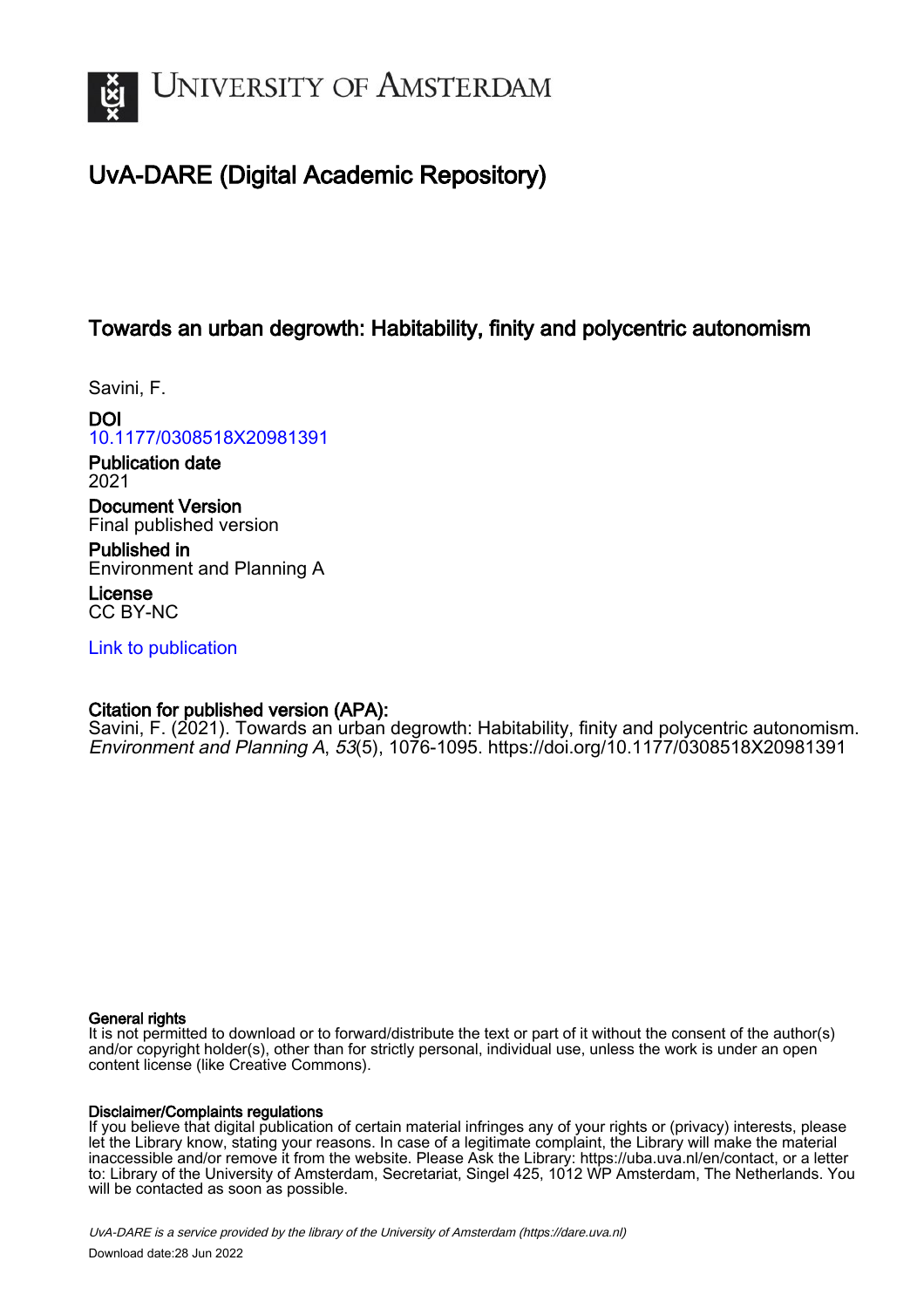$\mathsf{A}\xspace$  Economy and Space

# Towards an urban degrowth: Habitability, finity and polycentric autonomism

EPA: Economy and Space  $\circled{c}$  The Author(s) 2021 2021, Vol. 53(5) 1076–1095

Article reuse guidelines: [sagepub.com/journals-permissions](http://uk.sagepub.com/en-gb/journals-permissions) [DOI: 10.1177/0308518X20981391](http://dx.doi.org/10.1177/0308518X20981391) <journals.sagepub.com/home/epn>



## Federico Savini

University of Amsterdam, Netherlands

#### **Abstract**

Over the last decade, degrowth has offered a concrete alternative to eco-modernization, projecting a society emancipated from the environmentally destructive imperative of competition and consumption. Urban development is the motor of economic growth; cities are therefore prime sites of intervention for degrowth activists. Nevertheless, the planning processes that drive urban development have yet to be questioned from a degrowth perspective. To clear a path for a degrowth urban agenda, this paper rethinks the institutions governing urban development in growth-dependent contemporary economies. It starts by problematizing the regional territorialization of economic competition, ideology of land scarcity, and institution of zoned property rights, which together make urban development an engine of growth. It then outlines three transitions toward urban degrowth, arguing for a regional imaginary of polycentric autonomism, a paradigm of finity in development, and care for habitability as principle of spatial organization.

#### Keywords

Degrowth, city-regional planning, city-regional economies, urban development, property rights

## Introduction

Degrowth has been defined as 'a collective and deliberative process aimed at the equitable downscaling of the overall capacity to produce and consume and of the role of markets and commercial exchanges as a central organizing principle of human lives' (Sekulova et al., 2013: 1). A systemic imaginary of transition, degrowth is a 'source of hope and dreams' (Latouche, 2009: 32) for a more equitable and sustainable society that has 'exited the economy' (Latouche, 2012). A degrowth perspective couples the critique of contemporary

Corresponding author:

Federico Savini, Center for Urban Studies, Department of Geography, Planning and International Development Studies, University of Amsterdam, Amsterdam, Netherlands. Email: [f.savini@uva.nl](mailto:f.savini@uva.nl)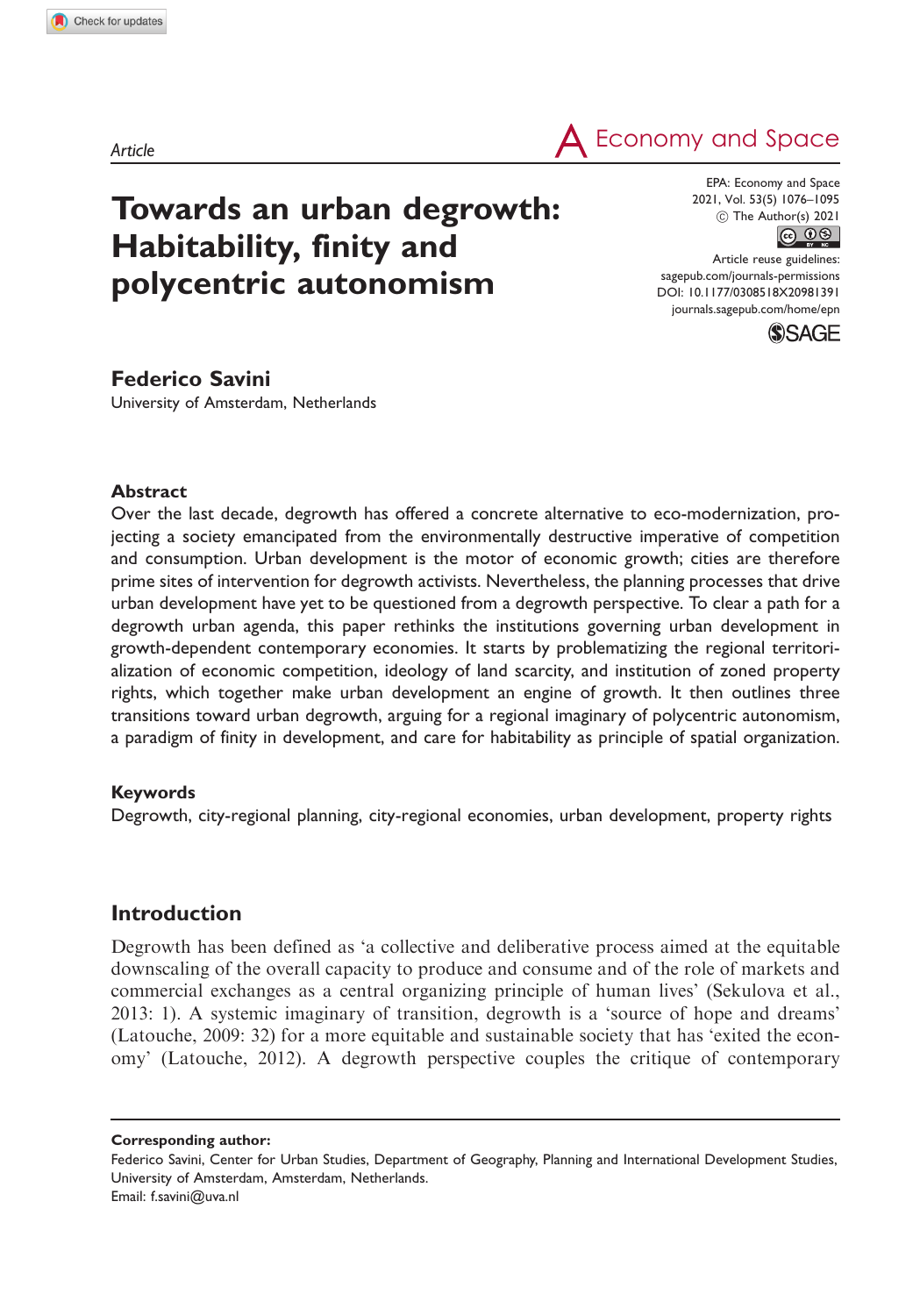market economies with the prefiguration of a society emancipated from the imperative of competition.

A degrowth imaginary begins from evidence indicating the impossibility of decoupling economic growth from environmental destruction (Hickel and Kallis, 2019) and of (self) destructive capacities of capitalist economies. Degrowers criticize the ideology of competition that pervades society, forcing companies, states, and humans into an unending pursuit of increased productivity and the exploitation of material resources, land, and labour. Against the hegemony of growth in (eco)modernist thinking, degrowers call for a decommodification of nature, labour, land, and housing and for an ethic of solidarity, cooperation, and wellbeing. Among numerous proposals (for an overview, see D'Alisa et al., 2015), they envision an economy built around notions of care and reciprocity; the divestment from (and taxation of) financial, rent, and fossil-based activities; de-commodified housing and the revaluation of domestic work; and expanded free-time through a basic universal income (Jackson, 2009; Kallis et al., 2012). Against consumerism, they urge a cultural shift toward values of buen vivir, sufficiency, and simplicity (Alexander and Ussher, 2012; Meissner, 2019). In sum, degrowth is a project of transitioning systematically toward a new society.

To contribute to this project, this paper explores an urban degrowth paradigm in planning. First, it develops a critique of the contemporary planning mechanisms that drive the growth of city-regions and, second, it sketches new lines of imagination for those mechanisms from a degrowth perspective. Contemporary urban economists celebrate cities' unique capacity to concentrate and produce economic wealth. As post-Fordist 'growth machines' (Molotch, 1976), cities are defined as economic 'triumphs' (Glaeser, 2011). Urban development is less a product than a driver of economic growth. Cities, then, are prime sites for experimentation among degrowth activists. They are the locations of most 'positive fragments of degrowth urbanism' (Alexander and Gleeson, 2018: 180), that is, sites of transformative practices of cohousing, slow mobility, farmer's markets, self-sufficient housing, non-commercial sharing, and urban gardening, which, since the 1990s, have offered viable alternatives to competitive growth. These are the seeds of an urban life premised on degrowth. Yet, while spatial planning plays a crucial role in imagining, promoting, or hindering a degrowth urban development, there is hardly any work that explicitly identifies the essential logics of a degrowth planning paradigm.

Mobilizing the prefigurative power of degrowth, this paper presents a critique and a framework for planning from a degrowth perspective. As I argue below, current degrowth research addressing urban areas primarily focuses on the real-life of de-commodified practices of eco-living, the challenges of realizing a symbiosis between the urban and the rural, and the imperative of democratic autonomy in cities. However, this body of work still misses alternatives to the planning mechanisms and approaches that bind urban development to economic growth.

To tackle this challenge, the article focuses on three dimensions of contemporary planning: the territorial organization of city-regions, the paradigm of urban development that drives urban transformations and the approach to land use organization. Part I presents a critique of these three dimensions. First, it questions the regional territorialisation of contemporary economic growth and identifies functional polycentrism as the spatial paradigm that structure competition. Second, it argues that this competition is perpetuated by the maintenance of land scarcity through a planning mode that makes cities' public goods viciously dependent on land development. Third, the paper argues that zoning is a foundational institution that maintains competition through property rights. Part II instead explores three lines of prefiguration for those same three dimensions from a degrowth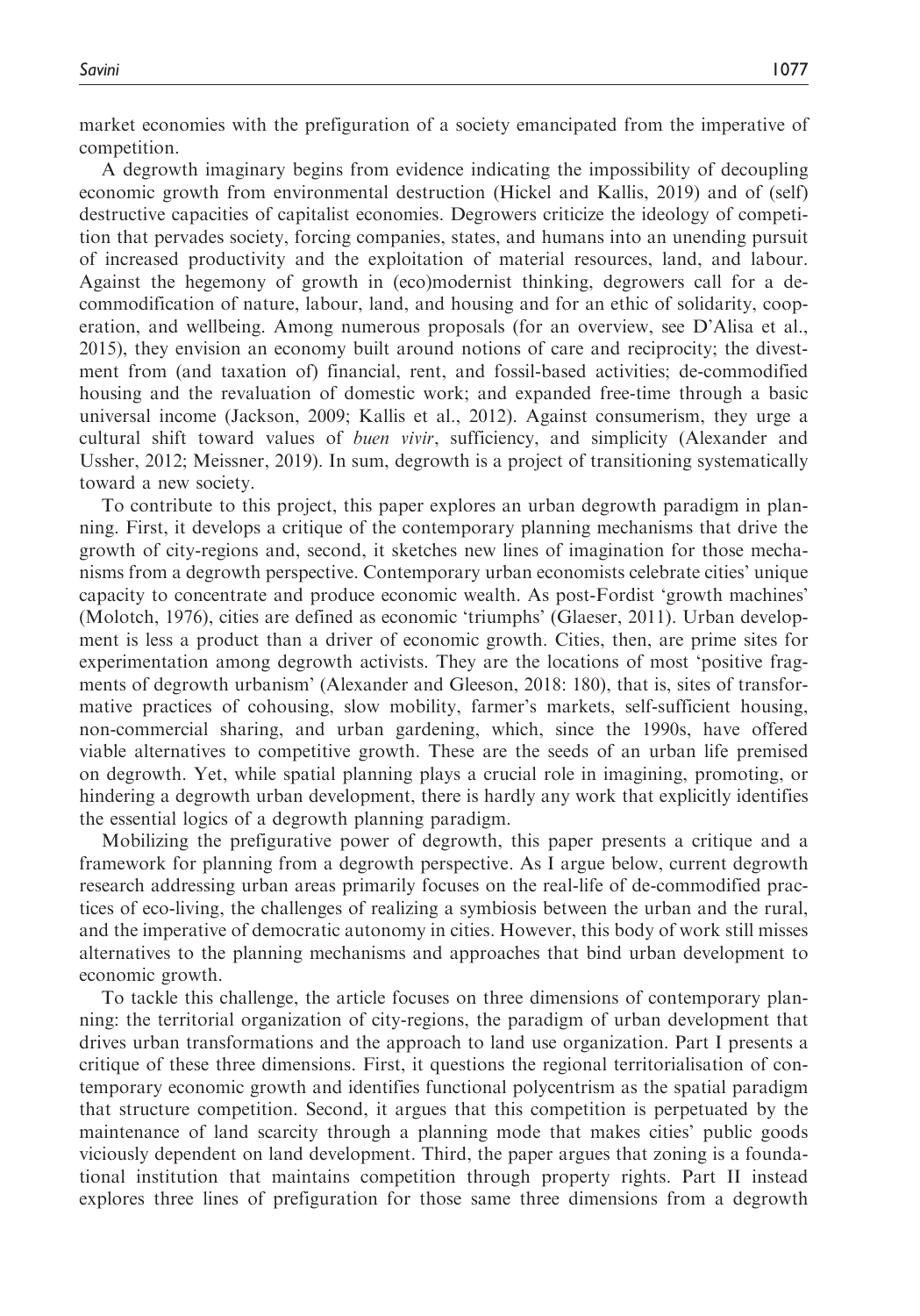perspective. First, the paper argues for an imaginary of regions as polycentric federations of autonomous settlements. Second, it calls for a planning paradigm led by principles of finity in urban development. Third, it proposes to mobilize the notion of *habitability* in shaping of socio-spatial relations.

Both critique and prefiguration points at the fundamental traits of contemporary planning within market economies. My critique builds on the available study of planning frameworks in large urban agglomerations, the centers of economic growth globally. As degrowth literature itself, much of this literature is still produced in the Aglo-European contexts of industrialized cities. Yet, while the specific articulation of these planning mechanisms may change in context, the paper deliberately keeps an abstract level of argumentation, which is necessary to question the fundamental tenets of urban development in contemporary capitalism. I will nonetheless support my propositions with examples from different cities of the world.

## The current challenges for an imaginary of urban degrowth

Urban areas are central to the degrowth imaginary. The urban activism of the 70 s and 80 s showed great affinities with the contemporary body of degrowth principles. The term 'degrowth' was not yet used by these activists but both their targets and their proposals did resonate with the essential principles of a degrowth urban imaginary (Demaria et al., 2013). They were resisting to the expansion of airports, highways, industrial food production and aggressive real-estate development. Their actions included a range of strategies, tactics and policies ranging from cycling advocacy, materials reuse, squatting, slow food, street markets, consumer cooperatives and self-managed green spaces. Cities were both the fields of struggle and the stage of prefiguration for early degrowth activism. The scholarship that later captured the degrowth imaginary of those movements widely recognized the role of cities in re-appropriating individuals' time and in devising new forms of living based on principles of solidarity and wellbeing (Gorz, 1991: 21). The cities of degrowth, as Latouche suggested in developing a philosophy of a degrowth imaginary, reflects the village atmosphere of southern European towns and celebrate the Utopie méditerranéenne (Mediterranean utopia) of free time, family ties, identity and cohabitation in rural towns (Latouche, 2014).

Despite the centrality of cities for the degrowth imaginary, only a very small minority of studies have explicitly questioned the growth-dependency of planning and engaged with the idea of a degrowth approach to planning. Among those, Rydin (2013) pointed at the microeconomic mechanisms that bind planning to the pursuit of economic gains. She questions the dependency of public authorities on public-gains out of private land development. Looking at shrinking cities, Hackworth (2018) stressed the need to emancipate planning from the pursuit of population growth to enlarge cities' tax base. He urges planners to pursue wealth within stability in size. Ferreira and von Schönfeld (2020) urges planners to form an alliance with the degrowth economics. In so doing, they argue, it is possible to envisage a planning approach that is oriented to well-being rather than redistribution of economic gains.

Degrowth scholars, however, have for long looked at urban areas as sites of prefiguration for a degrowth society. Today's research on degrowth in cities form a constellation of studies that, while sharing a common concern for urbanized areas and their socio-spatial geographies (see for an overview Demaria et al., 2019), do not yet question the planning mechanisms that drive urban development. These studies can be summarized in three macro lines of debate.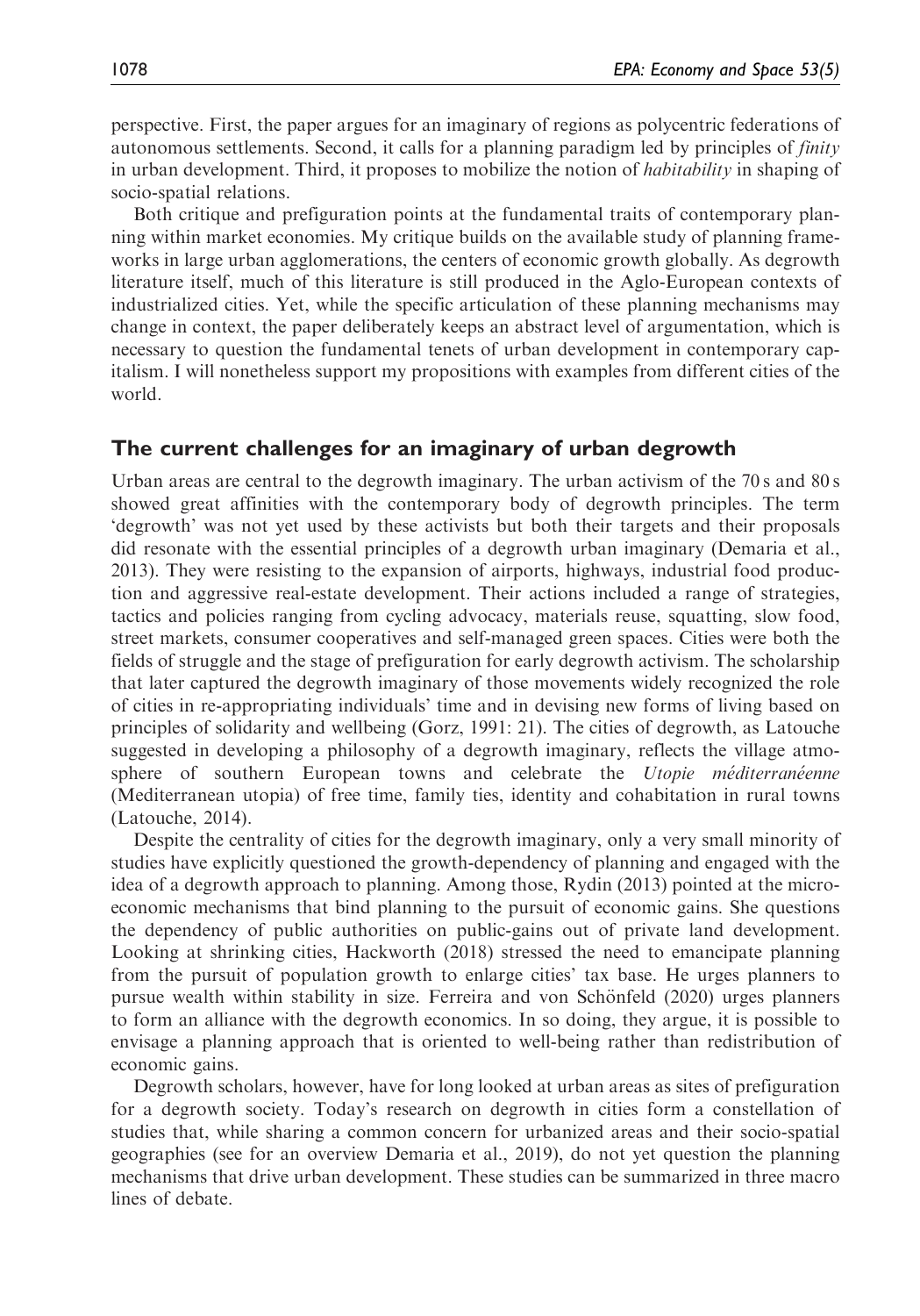Practices of de-commodified eco-living: Housing, public space, and mobility have been and still are the primarily field of degrowth activism and research in cities (Nelson and Schneider, 2018; Xue, 2013). This scholarship shows some of the essential normative tenets of a degrowth society. Degrowers envisage co-living, co-ownership, and eco-housing as palpable alternatives to the individualist approach to housing. Ownership, self-regulation, and self-building are pivotal elements in these proposals, for they question individual home ownership and link community cohabitation with a culture of sufficiency and care (Jarvis, 2017). These communities use self-defined statutes (the statue of a cooperative) that govern the management of living space and define it as a common property, so to limit the resale of housing units and bind it to the collective will of the renters. Beside being housing property schemes, such projects have become niches for developing new ways of living, built around principles of material self-sufficiency and caregiving, sharing space and living together (Chatterton, 2016). Degrowth initiatives also understand de-commodified and cooperative housing as a testing ground for alternative practices of production and consumption around the notion of sufficiency, conviviality, and democracy. (E)co-housing is seen as a space for building different social metabolisms, which link autonomy in food, waste, and energy management with community democracy (Lietaert, 2010; Pickerill, 2016). Carlsson and Manning (2010) survey numerous so-called "newtopian" practices of production and consumption, free from automated labour. Cooperation is also a necessary condition for decentred energy systems. Indeed, local approaches to creating circular metabolisms try to reconnect water, waste, and energy streams around self-sufficient communities (Wächter, 2013). Alongside a plea for cycling and public transport, degrowth activists counter the globalized mobility of goods, people, and data by revaluing practices and policies of 'immotility' or slow mobility, reclaiming street pavements for public and convivial uses (Ferreira et al., 2017).

Symbiotic urbanization: Degrowth critiques of urbanization share a socio-ecological imaginary that questions the rural-urban-industrial economic divide and, through 'urban symbiotic practices,' transcend the zoning separating residential, commercial, productive, and natural areas (Kallis et al., 2012). These practices occur in spaces that share both urban and rural characteristics, where food is locally produced, consumed and then composed, where water is circularly reused to sustain agriculture, where it is possible to establish longlasting local food distribution systems and where communities of users self-manage natural resources. Degrowth settlements aim to establish a *regenerative* relation between core cities and their hinterlands. This is epitomized by the notion of "(r)urbanization": a form of semiautonomous, convivial, and frugal living centred around small-scale self-organized production for sufficiency (Cattaneo and Gavalda`, 2010). The de- and re-concentration of urban settlements, and a restored equilibrium between rurality and urbanity, are common properties of these transitional places, which are often located at the peripheries of large urban agglomerations (Nicolosi and Feola, 2016).

Autonomy and regionalization: The emergence of new forms of cooperative eco-living and symbiotic urban systems could drive an unprecedented restructuring of the state as we know it (Trainer, 2012). Commoning and localizing energy, land, housing, worktime, and even credit systems are the pillars of a degrowth politics of justice and inclusion. Scholars suggest that these communitarian views must coexist with systems of wealth redistribution through a politics of 'open localism' where the right of communities to self-governance is coupled with the possibility to diversify and include others in political decisions (Schneider and Nelson, 2018). This territorial articulation of the state would combine centralizing and decentralizing forces (Xue, 2018). It unfolds as an interplay between local practices of self-organization and national (and international) programs of divestment and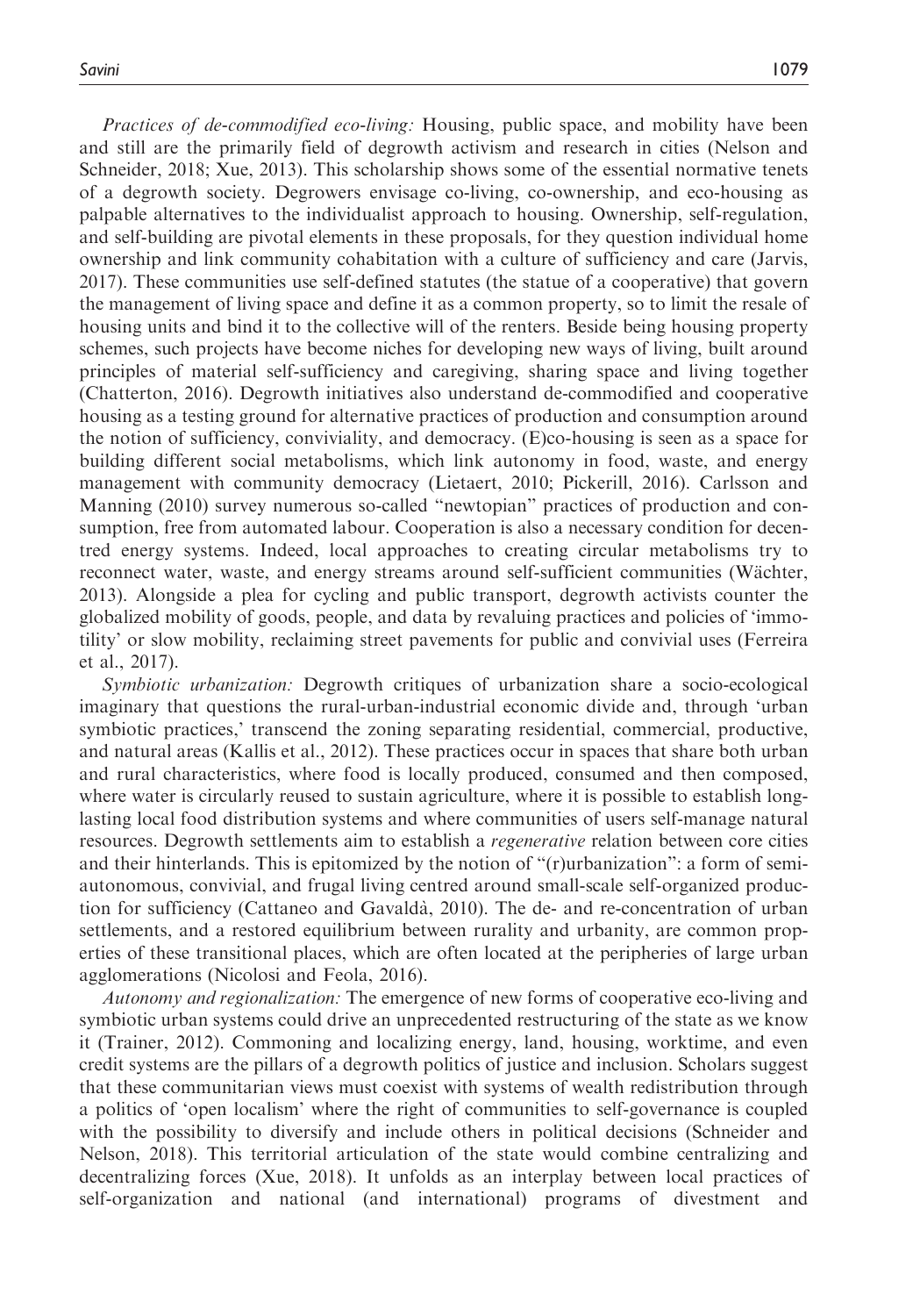redistribution to break the hegemony of globalized capital on the life of communities. However, to prevent contradictory results and competition between among localities, it is critical to address the relation between degrowth and eco-communitarian localism (Xue, 2014). Degrowth thus requires a 'commitment to metropolitan governance' so as to redefine the spatial and institutional conditions driving urban competition today (Alexander and Gleeson, 2018: 196). As Latouche argues, it is the 'regionalization of the economy' that allows for less transport, breaking dependence on multinational capital, and a 'more democratic approach to the economy' (Latouche, 2009: 50). Nevertheless, despite these calls for a regionalist approach to autonomy able to balance statist and communitarian politics, the regional scale does not figure yet in degrowth debates.

This overview shows that de-commodified eco-living, symbiotic urbanization and political autonomy within regional territories provide the step-stones for urban degrowth research (and action). They are not monolithic proposals but suggest that cities are breeding grounds for experimental and alternative practices of living that produce new socio-spatial ecologies of place and that this process requires radical forms of direct urban democracy. However, this body of work still misses a critique of the institutions, regulations and governing approaches that anchor city-regional development to perpetual economic growth. They do not explain how real-life degrowth practices challenge existing urban institutions nor how they generate new ways to govern land use at different scales. Furthermore, they do not explore the role that planning plays in setting the conditions for these practices to survive against the constant pressure of co-optation and marginalization by competitive land markets.

Current degrowth research does however suggest that a degrowth of cities will affect the regional territorialisation of urban areas, the way different land uses are combined and the economic drivers of urban development. This paper builds on these inputs to rethink the fundamental institutions that structure the city-regions as competitive markets, that have artificially separated land uses and that have frustrated communities' political and material autonomy. To do so, it addresses three key planning mechanisms that shape urban areas under contemporary capitalism: the territorial organization of city-regions, the development paradigm that drives urban change and the approach adopted to organize land uses.

In what follows I will depart from these insights to structure both a critique and a proposal to rethink planning from a degrowth perspective.

# Part I: Critique

To set an imaginary of an urban degrowth is necessary to dissect the mechanisms of spatial organization that strengthen and reproduce economic growth. There are three particular planning mechanisms that are functional to the maintenance of economic competition in contemporary urban development. These are the functional polycentrism that organize city regions as competitive land markets, the maintenance of land scarcity to lubricate this competition and the institution of Euclidean land zoning to regulate and protect private property.

#### The regional territorialisation of competition: Functional polycentrism

Today, global economic growth is territorialized into what Scott defines as a 'post-metropolitan worldwide grid' (Scott, 2019: 2009), an archipelago of urbanized centres that through their competition for mobile capital drive contemporary economic growth. In 2014, 300 metropolitan areas produced 47% of global GDP, despite hosting just 20% of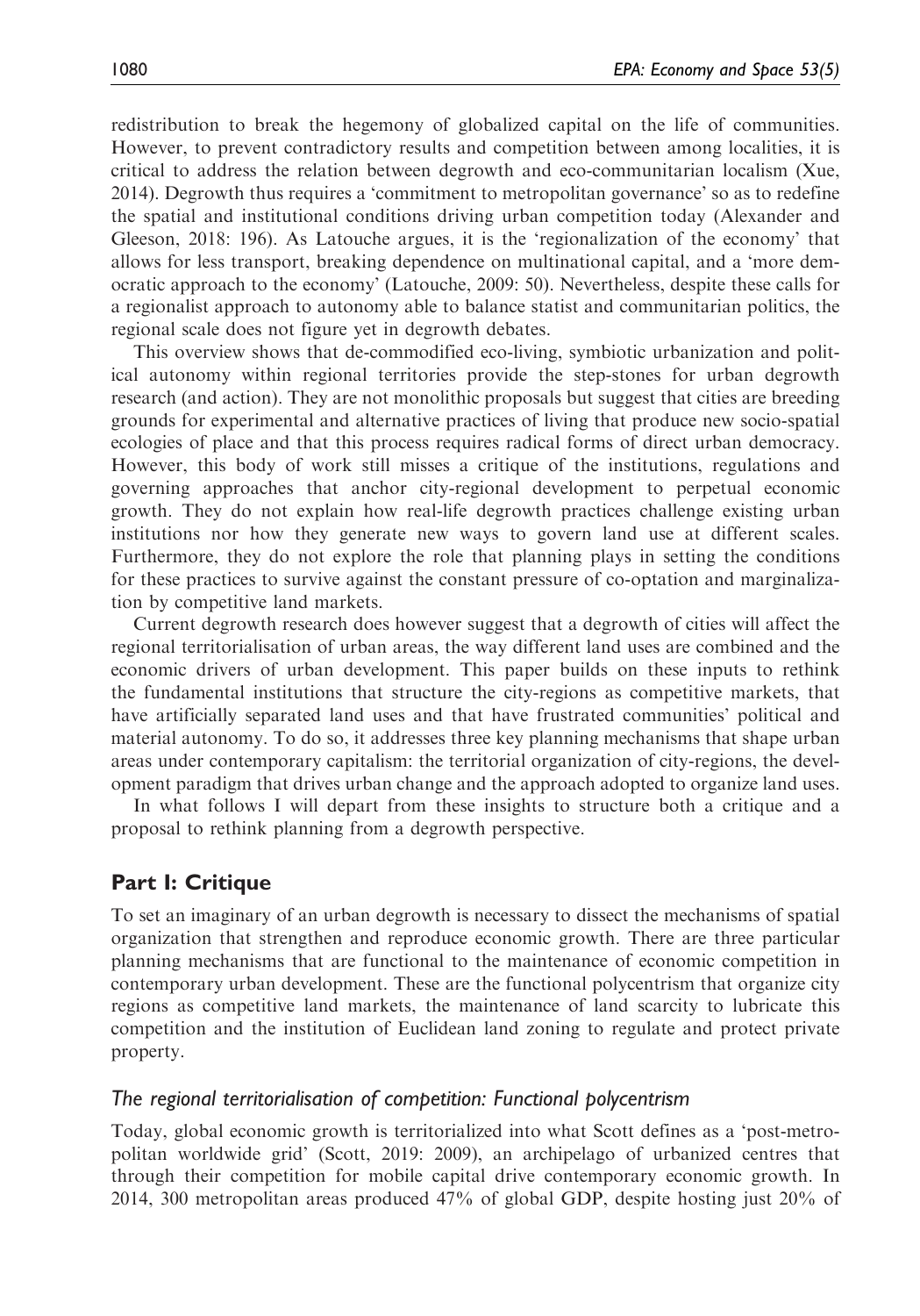the world's population (Brookings Institution, 2015). These regions' GDP is also affected less by economic crises and stably drives national economies (McKinsey Global Institute City Scope 1.0). This regional system is far from becoming sustainable, despite numerous attempts at decoupling urban development from environmental degradation (see for example Xue, 2015). The ecological footprint of contemporary city dwellers exceeds any sustainable threshold and capital agglomerations have the highest ecological footprint.<sup>1</sup>

From a global perspective, city regions are in competition with each other, but these regions do not compete as unitary agents in the global economy. They work as 'space of competitiveness' (Brenner, 2004), becoming territories where the intra-regional competition between cities and neighbourhoods bolster urban development. In these territories of competition, urban centres jostle for incoming investments in housing, commercial spaces, entertainment facilities, and public facilities. Urban areas compete to *attract* highly skilled human capital, jobs, and green spaces. They also strive to displace or prevent less beneficial or negative functions, such as waste facilities, landfills, heavy industry, and large socialhousing estates.

Since the 1990s, regionalism – the organization of economies into regions – became a dominant approach to managing and maintaining intra-regional competition. Strategic regional planning is, on the one hand, geared to balance growth against wealth polarization and environmental damage and, on the other, to boost the global capacity of the region to attract capital on the other (Grant, 2017). To do so, planners have advanced a model of spatial organization that can be defined as 'functionally polycentric' because it views regions as the territory where different urban centres manage their competition by means of specializing into particular functional qualities for the regional economy.

Functional polycentrism relies on an atomist and functionalist organization of socioeconomic relations (Savini, 2019). Urban areas are subdivided into zones of production, living, and circulation. This subdivision of zones is then reassembled through policies that, following neo-Marshallian principles of compound localization, pursue interdependencies to create agglomeration effects. Functional polycentrism sees the region as a set of clusters, a spatialized form of production that offers enterprises numerous productivity gains (Hamidi and Zandiatashbar, 2018). Recently refashioned as *smart specialization*, this approach pushes cities to diversify, incubate unique entrepreneurial atmospheres, and stoke the 'delusional hope' of competitive advantages that only a few already competitive areas can actually achieve (Hassink and Gong, 2019). Though often diverse, urban areas within regions are neither materially nor politically autonomous. Instead, the pressure to specialize traps them in permanent dependence on the overall region's economic performance and resource imports.

Without a strong redistributive state, this process inevitably produces polarization, dividing areas that produce and reproduce capital, labour, and material. To boost growth, cities come to depend on expansion in the wider region's economic output and on permanent differentiation and specialization. This process entails a divisive approach to territorial specialization. 'Business districts,' 'industrial parks,' 'new towns,' 'rust-belts,' 'corridors,' 'buffer zones,' and 'green-belts' are just some of the many forms of territorial organization that, while managing externalities, reproduce divisive regional competition. The popularity of transit-oriented development and corridors, while presented as improving accessibility and inclusion, only enhances labour productivity, increases sales, and promotes industrial investments in selected areas (Kasraian et al., 2016). Similarly, most recent strategies of 'sustainable growth,' 'green growth,' or 'circular growth' hardly question the regional distribution of functions, reproducing an "ecosystem services" approach that quantifies and commodifies natural qualities (Borowy and Schmelzer, 2017).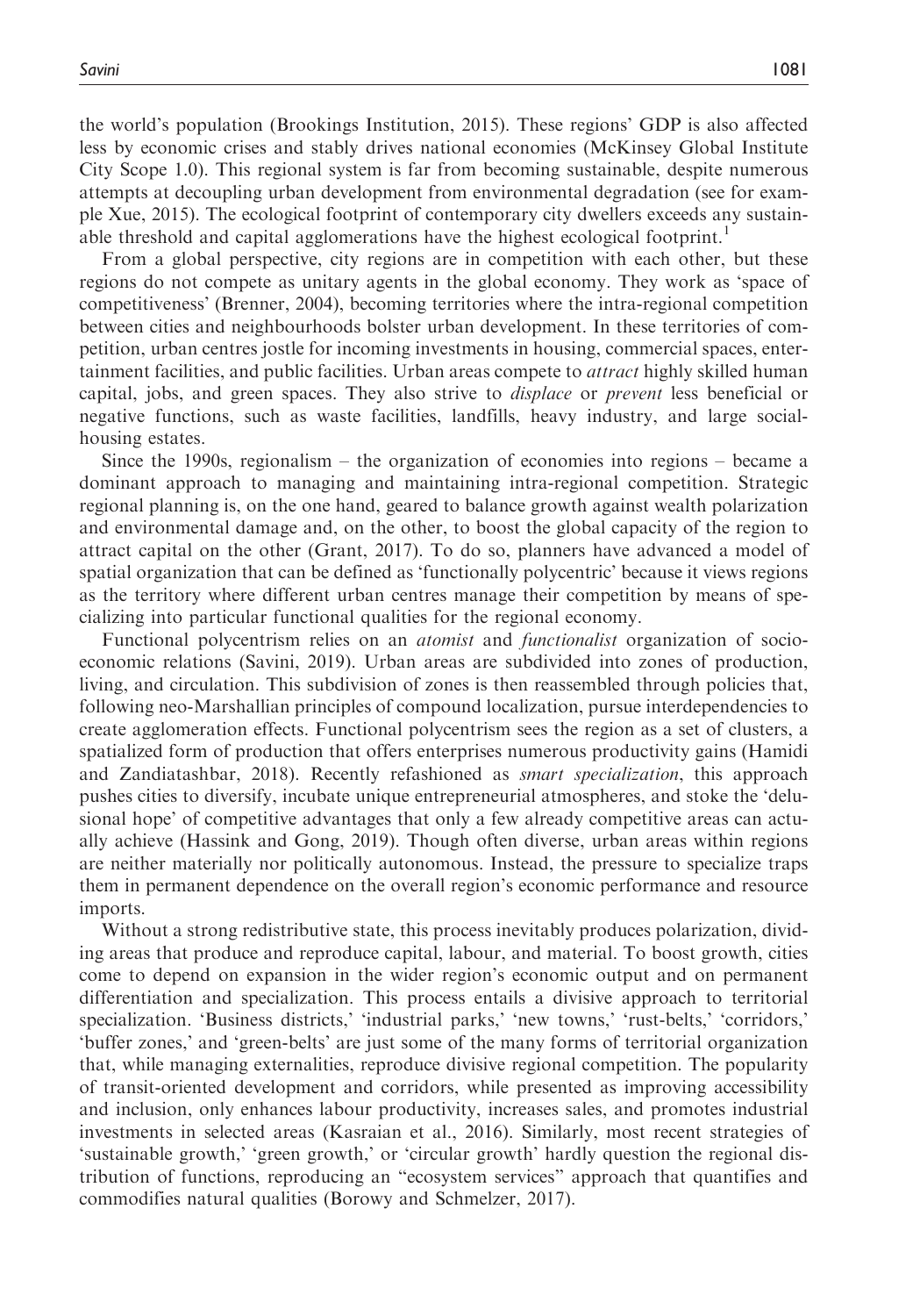Functional polycentrism has historically offered an effective way to maintain liveability despite unevenness economic development. However, this form of territorial organization reproduces a structural interdependency among subareas (for labour, materials, food, and transport) upon which regional competitiveness is organized. Cooperation is linked to an ever-increasing regional output or national subsidies, with regions fragmenting during economic recessions. Coordinating mechanisms remain unstable and prone to crises, having been heavily impacted by the 2008 global financial crises (Hadjimichalis and Hudson, 2014).

#### The maintenance of urban competition through scarcity

Why do cities compete after all? The persistence of inter-city competition is due to the fact not only that, today, urban real estate is the most important asset for households, but also that development is a carrier of investments in transports, utilities, and many other public goods. Cites can control revenue streams such as development fees, utility fees, real estate, and land taxation, although this is not their prime source of income. Cities depend on these streams to subsidize public goods, especially in times of austerity (Peck,  $2012$ ).<sup>2</sup> Goods funded through these streams, whether directly or indirectly, include pavements, designed public spaces, urban nature, water systems, care services, and subsidies for social and affordable housing. Still, these resources, however necessary for urban liveability, depend on an overall increase in economic output.

I here argue that there are three mechanisms that strengthen this dependency: the maximization of *land values*, the process of *value capturing*, and the regulation of land *scarcity*. When national subsidies decrease (or the economy slows down), entrepreneurial governments maximize public returns gained through land development. They do so by either limiting the proportion of urban investments devoted to public services – with dramatic effects on liveability and essential services – or leading large, revenue-generating investments, focused on infrastructure projects, areas with high rent gaps, or simply through urban sprawl (Flyvbjerg et al., 2003). Similarly, city governments are often inclined to homogenize and streamline urban development. They may build large residential zones to reduce public risk or simply prioritize investments in areas that are already serviced by infrastructures and do not require serious public outlays.

At the base of this process lies an approach to urban development that is rooted in neoclassical economics. Urban change, as Rydin explains, is driven by the 'gap between the price of a site in its existent use and the potential price if developed for another use' (2013: 36). Planning regulates these differentials in price by structuring land markets. This process is essential to developers themselves (and the development industry at large) but also to public planning authorities. By enabling larger price differentials, planners stimulate development and at the same time set the conditions to gain public returns out of this development. The growth-dependency of planning is strengthened by the fact that the highest the market return on the development, the higher the public gain obtained.

Central to these calculations is the mechanism of "value capturing," which allows the capture and use of a portion of the yields realized through development for public purposes. Value capturing realizes the public share in development, despite private subjects holding development rights. Value capturing has become a central mechanism of contemporary urban entrepreneurialism and it takes different forms depending on the property regime at hand (Phelps and Miao, 2019). When city governments own land, they can impose public service fees and obligations on developers. When they do not, they try to set regulatory schemes that capture value indirectly, by taxing rent increases, or by seeking to increase the income level of their jurisdictions (Gielen et al., 2017). This mechanism becomes highly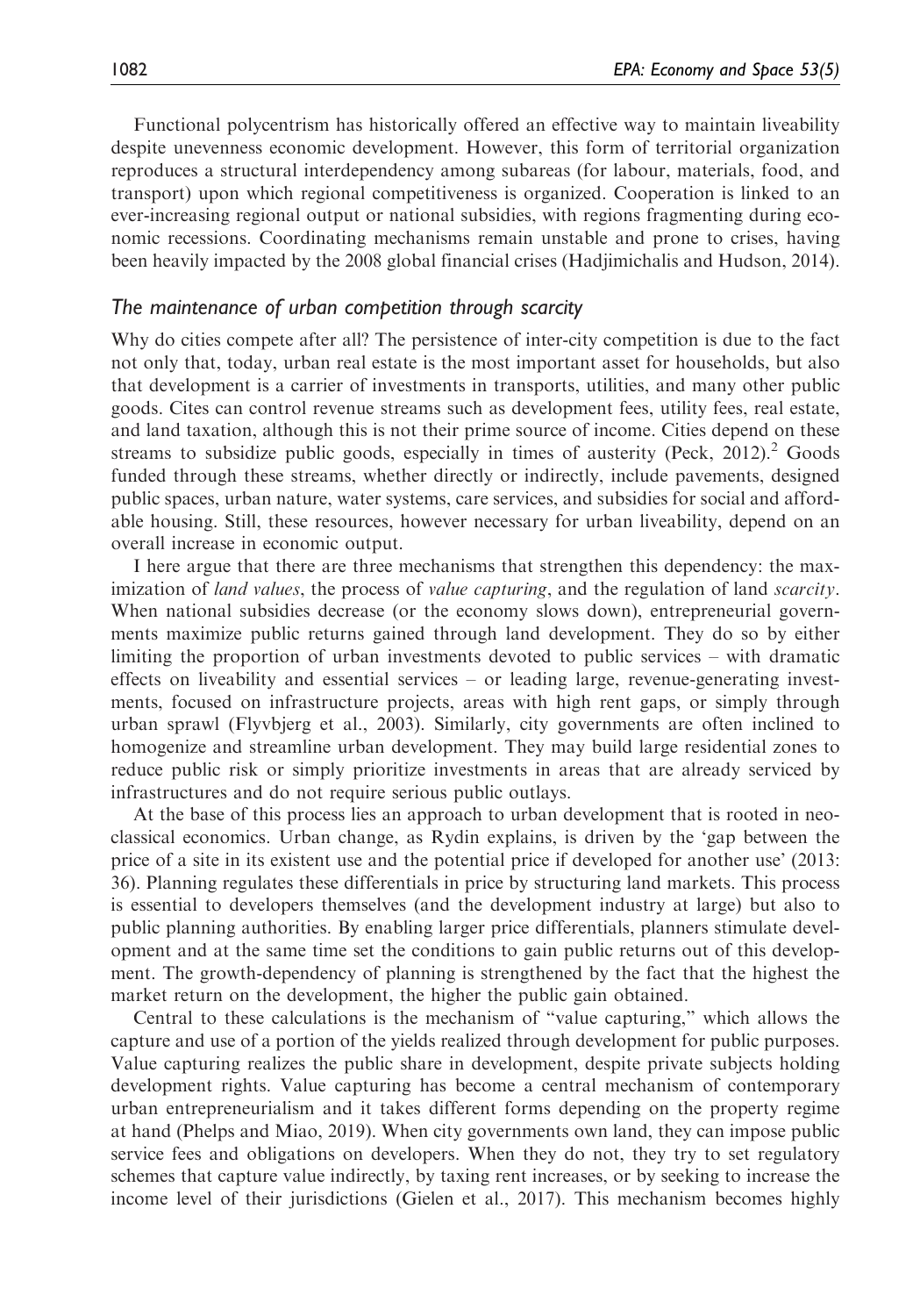problematic when municipal governments have little public spending capacities (or land property) – often peripheral or shrinking towns in growing agglomerations – because it accelerates the search for increasing value (Savini, 2014). Combined with national austerity policies, value capturing has helped financialize land and housing markets and prompted city governments to adopt the same accountancy models as private corporations (Weber, 2010). Common examples of these processes include rising property taxes as part of gentrification or the promotion of development to fund ecosystem services. The more that cities rely on capturing land value increases, the more common goods – public space, care services, energy, and mobility – are reduced to an appendix of development processes.

The regulation of land scarcity explains why value capturing has become taken-forgranted in urban governance. An axiom in neoclassic economics, scarcity has been portrayed as the necessary condition of pricing goods positively and the ethical justification of private property (Bognar, 2018). Beyond pregiven conditions of land, water, and energy scarcity, the active creation of relative scarcity through planning has justified the neoliberal defence of property rights and competitive land markets (Gerber et al., 2018). In a competitive land market, abundance causes price to fall. In cities, competition for scarce land prevents stagnation and boosts real investments in land.

Scarcity's role in maintaining the land market is revealed during economic crises because it allows to concentrate investments in areas where high returns can be achieved. After economic downturns, cities have widely reformed their planning frameworks to maintain pressure on available plots of land (Ponzini, 2016). They further strengthened the interdependence of market development and social and environmental benefits. After 2008, the ideology of 'doing more with less,' has legitimized austerity agendas presented as necessary given scarce land, fiscal, and other resources (Nikolaeva, 2019). Yet in cities it justified risky public investments in infrastructural markets, aimed at fuelling private initiatives. Here, the reaction to crisis is not deregulation, but rather a more precise regulation of land markets to re-establish scarcity, especially in countries with long planning traditions (Savini, 2017).

The interdependence of public investment and cycles of land value increase makes contemporary urban growth models unstable and unfair. The higher the actual rent gap in a particular area, the more likely it is that development will concentrate there, shifting investment away from the poorer urban areas, which are often most in need of public amenities. This system reproduces a competitive regional market that must be permanently managed – or restored – through public investment programs, which in turn need to be repaid by value capturing (Kirkpatrick and Smith, 2011). This also increases public risks because, to maximize land values, both governments and private parties tend to privilege large-scale projects, which, when they fail, have dramatic effects on municipal revenues. Finally, this system is unstable because it depends on expected increases in real estate values: both private profits and public gains suffer in times of economic downturn, frustrating development and further endangering the public goods that depend on it.

#### The organization of competitive urban markets: Euclidean zoning and property rights

Land zoning provides the conditions under which scarcity and productivity are spatialized. Zoning spatially regulates land use, subdividing land into fragments with particular use requirements. As regulatory tool, it allows local governments to establish a variety of conditions under which land can (or cannot) be developed. These relate to population and building densities, maximum volumes, and relative distances between uses, or even to specific commercial activities, opening times, etc.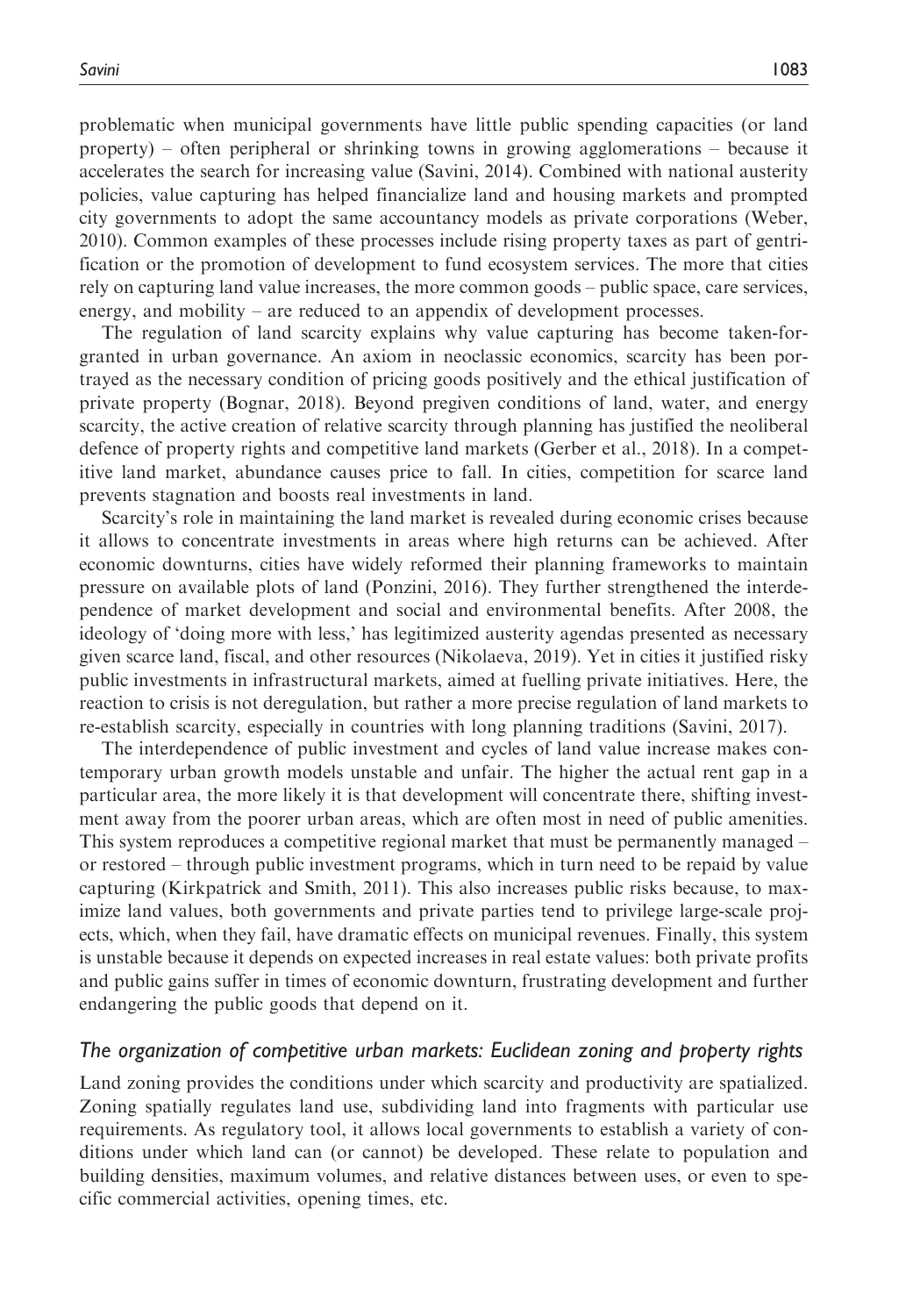Modern planning is rooted on an approach of zoning generally known as "Euclidean" to stress its essentializing, rationalist, categorical, and geometrical character. This form of zoning is today essential to planning because it enables a subdivision of land into discrete units and allows prescribing desirable combinations of land uses. Because of this capacity, Euclidean zoning had an important role in structuring land markets. It institutes zones of exchangeable land to which property rights are assigned, whether private or public. Moreover, the definition of zones is culturally embedded in institutionalized notions of "good" land use that can shift over time.

Since the mid-1970s, planners and urban activists have contested Euclidean zoning's standardizing effects on communities' ability to govern themselves and innovate living practices (Friedmann, 1994). Today, this form of zoning is still object of critique because it can constraint communities' capacities for regulating and organizing autonomously. While planners recognize its importance to protect the spatial and ecological qualities of place, they question existing zoning frameworks because they tend to degrade the plurality of rationalities in land use, frustrating more cooperative, collective, and informal cohabitation processes (Davy, 2014).

The parcelling of land into discreet units, each endowed with property and use rights, stabilizes market expectations and calculations regarding land property transactions. As a future-oriented tool, zoning stabilizes property values, establishing a degree of certainty regarding future land values. It is historically rooted in both the urgency to organize hygiene or safety in the modern city and the need to devise an 'insurance policy that the single-family homeowner's investment would be protected in stable neighbourhood community' (Boyer, 1986: 148). The legal certainty provided by continuity in land use provided an essential factor to calibrate property investments and stimulate housing investments, but also divided cities into 'club-like communities' of proprietors (Webster, 2002). Land's commodification as a fungible good depends upon its possible future uses, not its actual realized use. Economic growth – increasing land and real estate transactions – needs a legal infrastructure of zoning to regulate the future of land, especially when the liquidity of financialized assets puts these futures at risk.

Property based and functionalist zoning not only maintains but enlarges land markets. City governments increasingly use zoning in development as a prescriptive rather than prospective tool. In premodern urban history, *ante-litteram* forms of zoning were used to limit unwanted practices. With the consolidation of land and property markets, zoning became a prescriptive means of instigating investments through "more desirable" forms of land use. Today, myriad zoning regulations pursue that end through a variety of incentives, including subsidies for densification and renewal; the adjustment of noise and safety zones for new industrial activities; and tax-free investment zones. Today, zoning has become so central in establishing property rights that the World Bank is advocating it worldwide as a prerequisite for development, even in countries whose land markets work pretty well already on a trans-legal basis without formal zoning (Gilbert, 2012). Applied to natural areas, zoning constitutes the dominant means of calculating environmental compensations for ecosystem services.

Zoning's significance for growth is epitomized by its prominence in times of crisis. When real estate markets slow down, adherents to neoliberalism portray zoning as housing markets' enemy, a depressor of housing supply, on the grounds that it organizes land scarcity. Advocates of housing justice also target zoning, for it often reproduces property rights, and racial and income discrimination, in housing markets. Significantly for this paper, activist practices of social innovation and urban commoning also criticize zoning regulations. This highlights the importance to explicitly interrogate this instrument in a degrowth approach to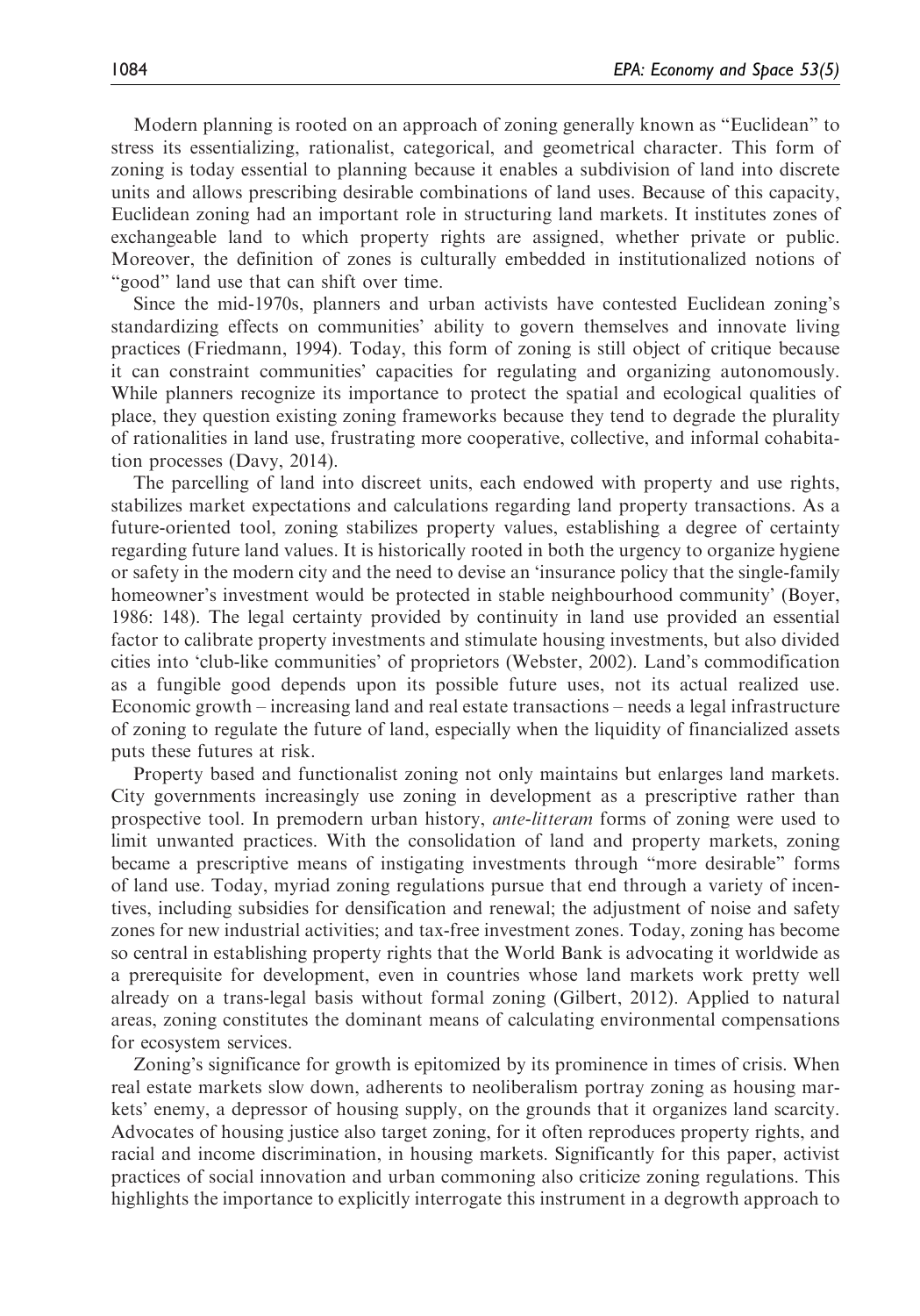planning. The challenge is not to abolish zoning all together but to imagine and realize a new approach to land use regulation able to transition towards a self-sufficient urban society and protect land from commodification or dispossession. The ambition is to reimagine normative conceptions of "good land use," beyond property value.

# Part II: Prefiguration

As showed at the beginning of this paper, degrowth scholarship and activism offer many examples of what urban living would look like when freed from competition and accumulation. These examples share a commitment to values of solidarity, cooperation, and synergy between the city and nature, and to self-regulated commons' capacity to empower communities. In what follows, I set out three propositions for an urban degrowth (Table 1). Together, in imagining urban settlements in a degrowth society, they rethink the three mechanisms of urban development outlined above. Against prevailing mechanisms of contemporary urban growth, I propose three lines of prefiguration: a polycentric autonomism in organizing regional territories, the institution of a finity paradigm in urban transformations, and the principle of habitability as driver of socio-spatial organization. Habitability moves beyond the ideology of zoned (individual) property towards an imaginary of (collective) balance and equilibrium.

# Polycentric autonomism

Autonomy is central to the imaginary of degrowth. It is a "normative" condition ascribed to territories, defined as the capacity for, and right to, self-determination. Degrowth scholars have widely argued that autonomy should be construed not in solely political or jurisdictional terms, but also as a cultural emancipation from the ideology of market competition (for a review, see Asara et al., 2013).

From a territorial and socio-spatial perspective, I understand autonomy as a community's capacity to independently provide biophysical, material, and social resources for its survival and prosperity. It entails emancipation from dependence on other territories of production, consumption, and material exploitation. Hence, material sufficiency and political autonomy overlap within a territory. They coexist in the self-governing of services essential for socio-ecological reproduction (namely water, energy, and waste), productive activities, and the resources necessary for production.

| Dimension of focus                   | Growth                                                                  | Degrowth                                                                                              |  |  |  |
|--------------------------------------|-------------------------------------------------------------------------|-------------------------------------------------------------------------------------------------------|--|--|--|
| Territorial organization             | Functional polycentrism to<br>maintain intra-regional<br>competition    | Polycentric autonomism,<br>giving rise to socio-ecological<br>autonomy within regional<br>federations |  |  |  |
| Development paradigm                 | <b>Scarcity</b> aimed at capturing<br>value through land<br>development | <b>Finity, establishing sufficiency by</b><br>setting absolute standards                              |  |  |  |
| Approach to land<br>use organization | Euclidean zoning based on<br>property rights                            | <b>Habitability</b> as a principle of<br>socio-spatial organization<br>build on balance and relation  |  |  |  |

|  |  |  |  |  |  |  | Table 1. Summary overview of the critiques and prefiguration presented in the paper. |  |  |  |  |
|--|--|--|--|--|--|--|--------------------------------------------------------------------------------------|--|--|--|--|
|--|--|--|--|--|--|--|--------------------------------------------------------------------------------------|--|--|--|--|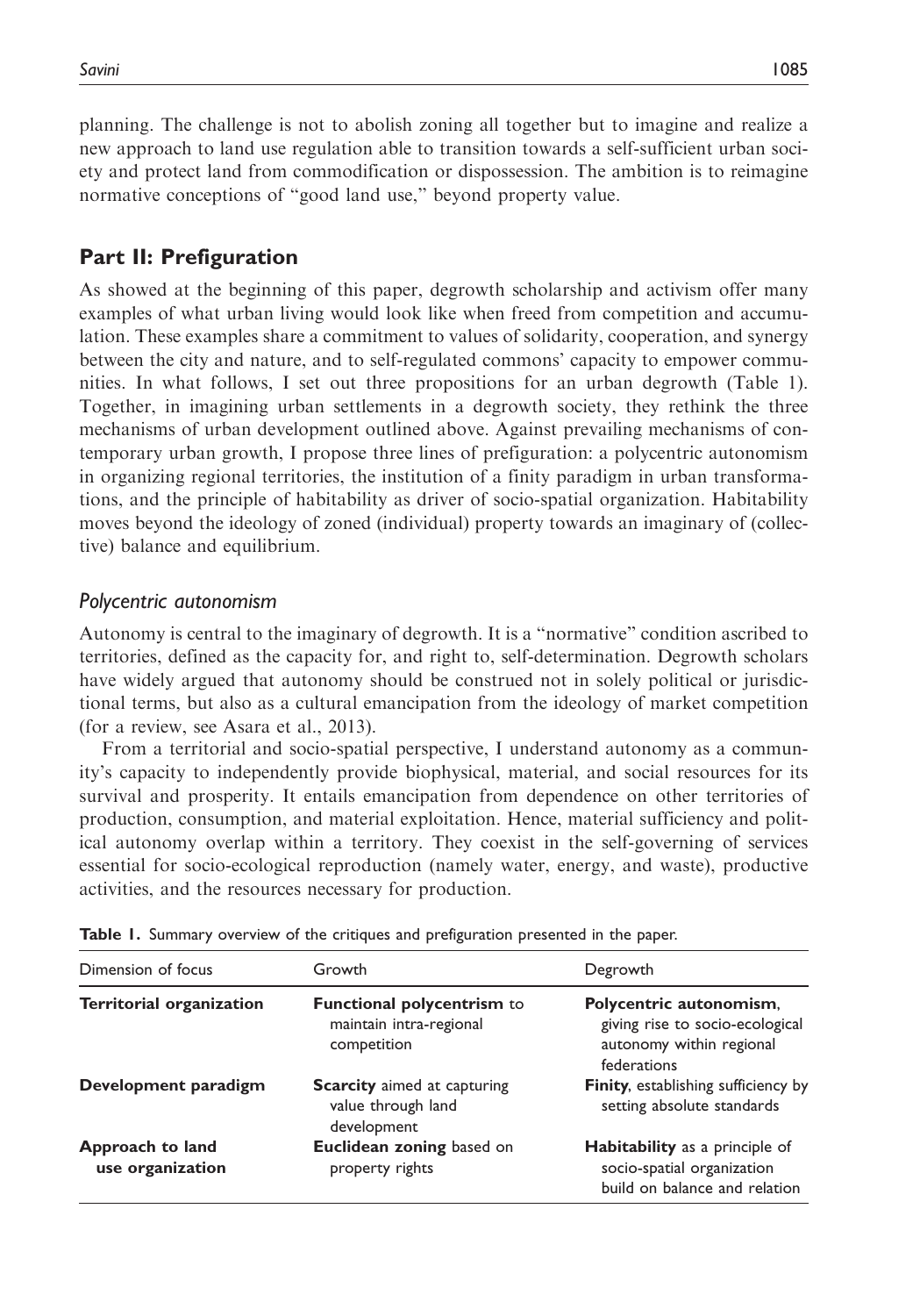Autonomy is not isolationism, but the condition and product of processes of coordination, assistance, solidarity, and redistribution across localities (Lluch, 2012). Although existing regionalisms already involve a combination of coordination and autonomy, they subordinate biophysical and ecological elements to economic goals. Enhancing the autonomy of urban centres within regions entails moving away from policies premised on functional dependencies among specialized centres, and moving toward a region of centres whose social and material autonomy relies on regional coordination.

This demands a bio-communitarian and confederate approach to regionalism, primarily concerned with urban settlements' capacity to provide essential habitability and coordinating solidarity in pursuit of that goal (I shall return to this). A region can provide the coordinating mechanisms that allow for a 'completely decentralized city' (Foldvary, 2001), with associations of users-producers providing services. Members would distribute rights and resources though higher levels of coordination and confederation. This polycentric autonomism is constitutive of imaginaries of the region as a coordinated network of commoning practices (Stavrides, 2016), that is, a democratic confederation of local associations that prevent enclosure and ensure autonomy (see also Ocalan, 2015).

An early imaginary of decentralized eco-agglomerations is Friedman's agrimetropolis (Friedmann, 1985). Made to fulfil rural localities' basic demands, the agrimetropolis would function as a communitarian political organization, federated in an overarching redistributive state. This vision resonates with the suggestive idea of bioregionalism. Inspired by Bookchin's work (1992), bioregionalism has recently found renewed interest among environmental economists (Cato, 2011). A bioregion is conceived as a confederation of municipal settlements whose subsistence depends on the same living ecosystem, but which have a degree of material and political autonomy (see Ewert, 2002). Against ecomodernism, it is necessary to enact what Latour calls 'dwelling places' (2018), the intermediate space between locality and globality around which human-nature relations of social reproduction are organized.

In imagining regional autonomism – and type of planning to pursue it –we can build on existing examples of regional federations of autonomous producers of different services. Campi Aperti is an association of regionally federated farming cooperatives that care for each other and protect local agriculture in Bologna.<sup>3</sup> Similarly, Chantier de l'economie Social is a network of associations that have provided mutual child and home care in Quebec since the mid-2000s.<sup>4</sup> In the housing sector, the Mietshäuser Syndikat in Germany is one of the most known examples of federated housing commons at national level, where ownership of alienation rights of housing cooperatives is partially networked. In the energy sector, there are many examples of community owned distributed energy systems attempting to establish overarching federations (or platforms).

As Hall et al. (2019) argued, today's technological advancements combined with a remunicipalization of energy and utility infrastructures can set the conditions to connect decentred systems with each other both within and across municipal territories. Nationwide examples are the E'Nostra cooperative in Italy or the Vandebron platform in the Netherlands (not a cooperative), which connect wider networks of producers and consumers.<sup>5</sup> Upper Austria Water is a regional association of autonomous rural water cooperatives, which together organize control systems and emergency recovery.<sup>6</sup>

These are a few examples of federations of producers and consumers of essential services, working as regional networks of coordinated autonomous units (for more examples of regional commons see Krueger et al., 2017). This understanding of the region has deep implications for planning. It understand planning as an active practice of rebalancing existing hierarchies in urban systems, putting the self-sufficient survival of localities at the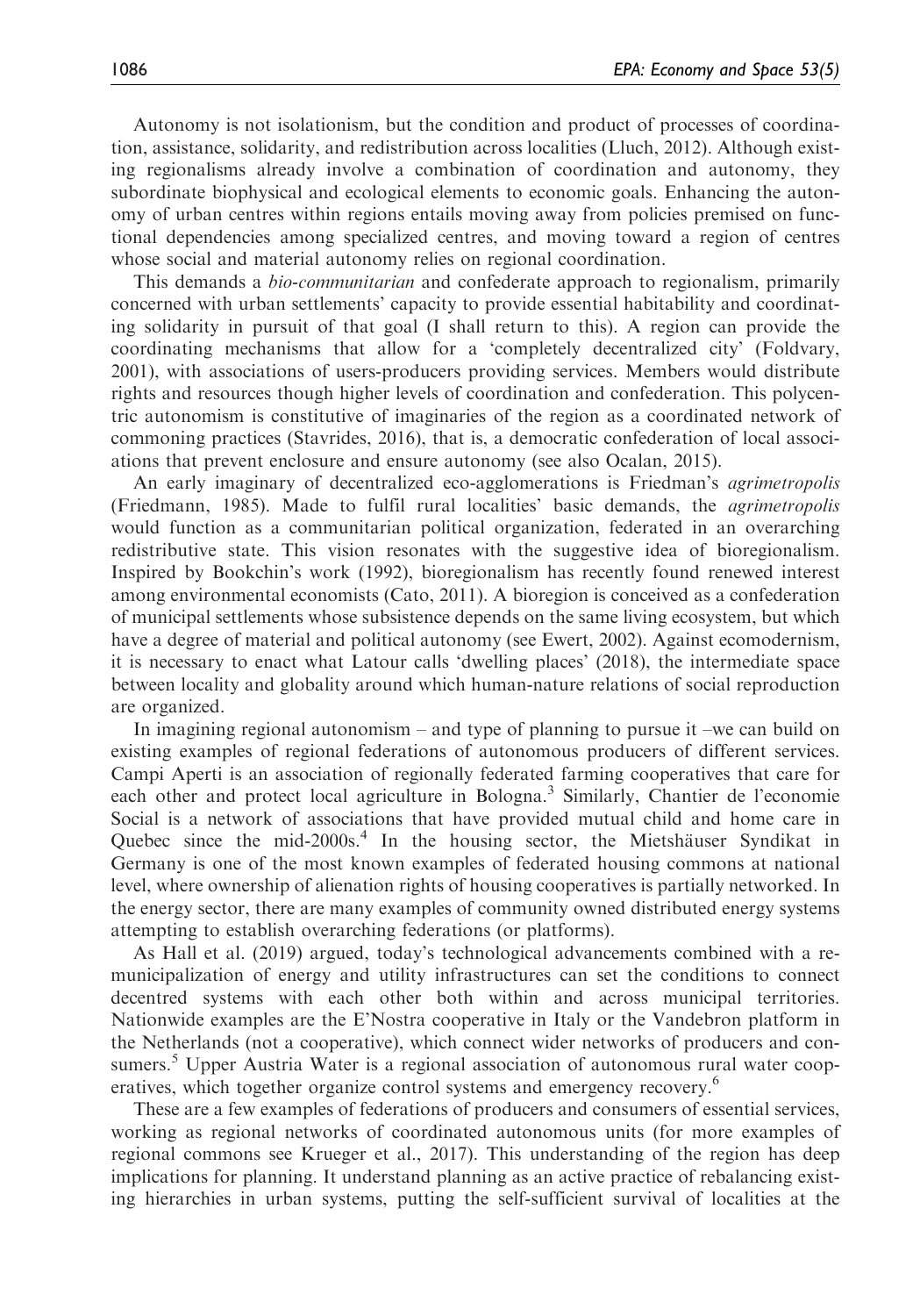forefront, and protecting their autonomy. The regional space is not anymore the driver of an economic growth that in turn trickles down to localities, but is a mode of coordination between localities that allow maintaining and preserving autonomy.

#### Finity

Degrowth engages with a post-scarcity paradigm in economic theory, which moves beyond the assumption that a fair distribution of resources is best achieved through social relations of competition and property. Degrowth thinkers advance the notion of *sufficiency* as a different principle of social organization, building on evidence that the planet is approaching its full carrying capacity. Sufficiency is seen as a precondition for autonomy, reciprocity, and care, insofar as individual households cannot be totally self-sufficient. Reducing demands is a precondition of sufficiency.

In urban contexts, the idea of sufficiency translates into settlements able to organize and maintain social ties and food and energy provisions autonomously, without property markets and the need to expand and develop. Such sufficiency requires deliberately a reduction of demands. The dominance of a scarcity paradigm in planning is functional to simultaneously regulate and enable the competition for land to be developed, lubricating land markets by maintaining exchange values steadily attractive. To interrupt this process, this paradigm must be displaced by one of finity: a paradigm of urban development that is actively oriented to decelerate the forces of land development inscribed in value capturing mechanisms. Finity interrupts competition by valuing existing urban qualities, opening up the possibility to maintain and regenerate them. In practice, adopting this paradigm means to deploy a repertoire of regulations that set boundaries to growth through maximum prescriptions. These include maximum development volumes in an area, maximum housing rents, a maximum number of transactions for single real estate properties in a given period, a maximum number of second homes, or a maximum amount of floor space that can be owned, modulated by area (see also Xue, 2015). Finity, then, entails reducing markets' power to commodify urban resources by setting *absolute limits* that define the threshold of excess or "too much."

Urban activism has generally mobilized claims of finity in urban development in combination with an imaginary of well-being in cities, targeting urban renewal and densification programs in 70 s and 80 s or the expansion of airports and highways. Yet, in the face of an ecological crisis and the erosion of well-being (and affordability) in urban areas, the plea to finity is back into the agenda, with cities undertaking strategies to control overexploitation of natural and human resources and redistribute excess. Examples include establishing common car free zones, maximum  $CO<sup>2</sup>$  emissions per district, maximum rent levels, maximum nights for short-term rentals, and a minimum number of years before properties can be sold. Clear requirements for public provision, which existed prior to neoliberal reforms, are another existing example of regulators imposing obligations on developers. Maximum standards apply to many other dimensions of urban land. Limits have been set to tourist entrances (i.e. Dubrovnik and Maya Bay) and dwellings above a certain rental price, not to mention population caps, which may de-concentrate and re-urbanize outer urban centers.<sup>7</sup> Absolute standards should work as performative rules, limiting practices that endanger a particular locality's habitability (see below). They should set mandatory limits to land use, thereby reducing biodiversity loss, emissions, waste, and infringements on green space.

Finity-based regulations can create new forms of scarcity. Under contemporary capitalism, they can increase land prices and worsen exclusion in urban areas where market pressure is high or, on the contrary, it could lead to depression in areas of steady shrinkage. To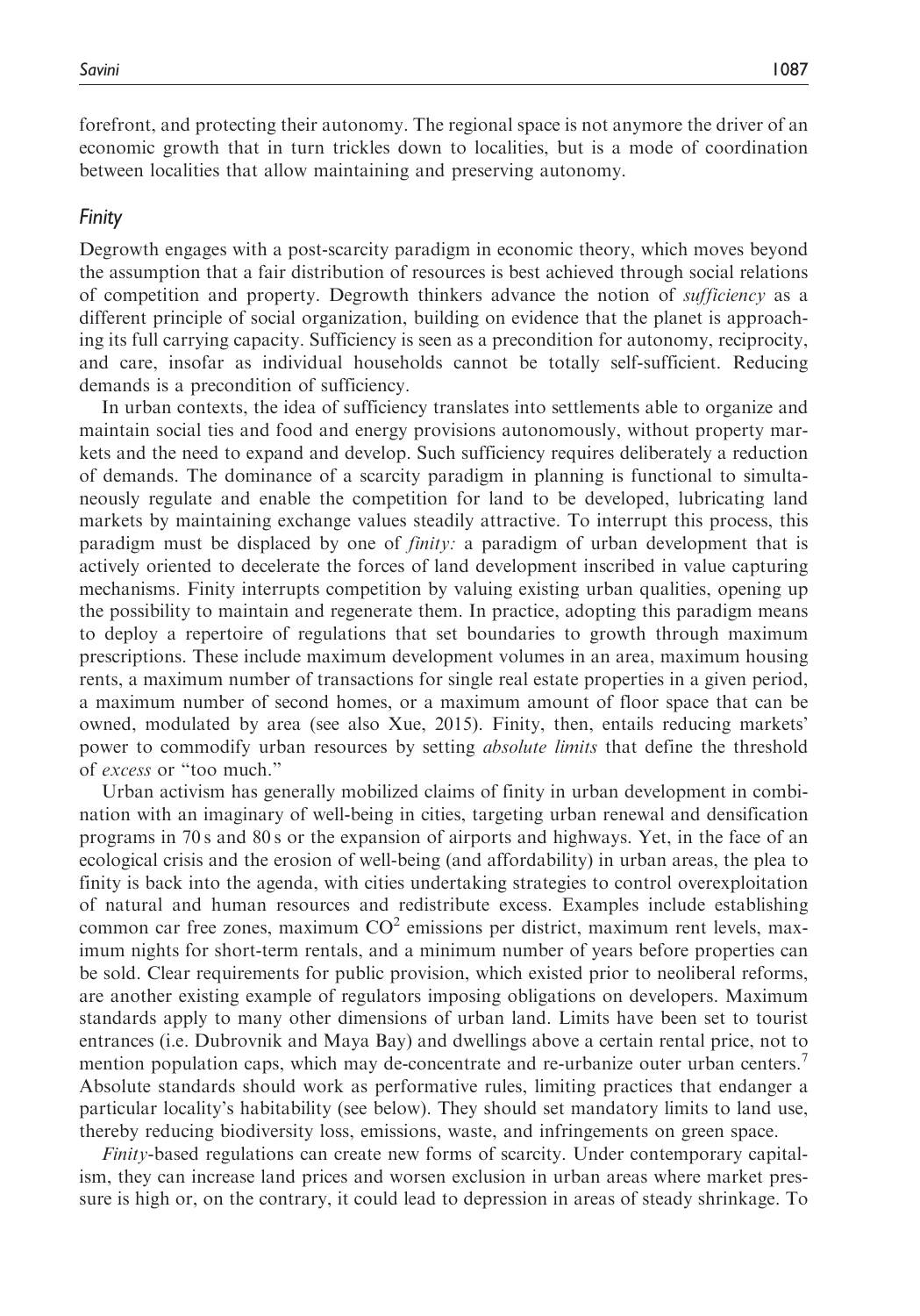avoid this risk, it is fundamental that these finity rules are coupled with stronger redistribution and a political agenda explicitly oriented to social and ecological justice. By mobilizing finity as instruments to restore and maintain the habitability of place (please see below) these rules can bring a positive balancing effect on the quality of urban environments. Accordingly, by mobilizing these rules across federated autonomous communities (please see above), they can enable new forms of territorial solidarity. If they break with austerity discourses (increasing debt) and increase taxation on excess, they will have redistributive effects on urban areas. As Raworth (2017) has illustrated with reference to the so-called 'doughnut,' we can only develop an economy that prospers through *redistribution* and regeneration by setting boundaries. A finity-based planning framework might revalue urban amenities such as unused estates, vacant land, and natural spaces. In so doing, it justify transferring properties to social cooperatives and community land trusts that are able to retain – and not capture – land's social and use value.

For an example of these redistributive and regenerative effects, consider how the right to housing enforced by squatters impacted on Amsterdam's economy in the early 1980s. Political reclaiming vacant properties restored urban qualities in a shrinking city. Today, a logic of finity is justifying Berlin's successful 'Expropriate Deutsche Wohnen & Co' campaign, which challenges the concentration of home ownership in the hands of large corporations.<sup>8</sup> These policies justify stringent taxation on vacancy and speculation, and transferring properties to owners' associations and cooperatives. It will redirect resources toward the socio-ecological improvement of available land and natural resources in cities.

Adopting a principle of finity in regulating urban land should not be misunderstood as urban shrinkage, just as degrowth should not misunderstood as regression. Rather, it is a controlled process of revaluing every precious square meter in a crowded planet as a precious social good.

#### **Habitability**

Degrowth is founded on the evidence that the pursuit of economic growth is socially and environmentally destructive in that it entails exploiting ecosystems and human labour. Against this, degrowers propose alternative values that can shape social relations, liberated from the imaginary of competition and accumulation. These values include care, solidarity, reciprocity, and disconnecting wellbeing from GDP and other quantitative notions.

The challenge for an urban degrowth planning is to ingrain these values in institutions of land use organization that generate well-being, justice and ecological stability while being emancipated from the dominance of individual property rights. As explained above, land markets are today organized through a zoning approach that is rationalist, functionalist and individualized. This system is functional to the maintenance of competition because it geometrically separates land into exchangeable units with unitary, standardized and comparable functions. A degrowth approach to land use organization needs therefore to offer a different approach that is able, on the one hand, to appreciate the overlapping multiplicity of land uses within a parcel of land and, on the other, to move beyond individualized forms of property allocation. This is an approach that does not reject all together the need to regulate space into zones but that defines these zones beyond individual property and standardized functions. These zones can instead identify the unique relations that form the ecosystem of a particular area, and to allow for a collective management of land. Rather than a categorizing tool, zoning should provide a compass able to inform interventions to restore, balance and maintain urban places.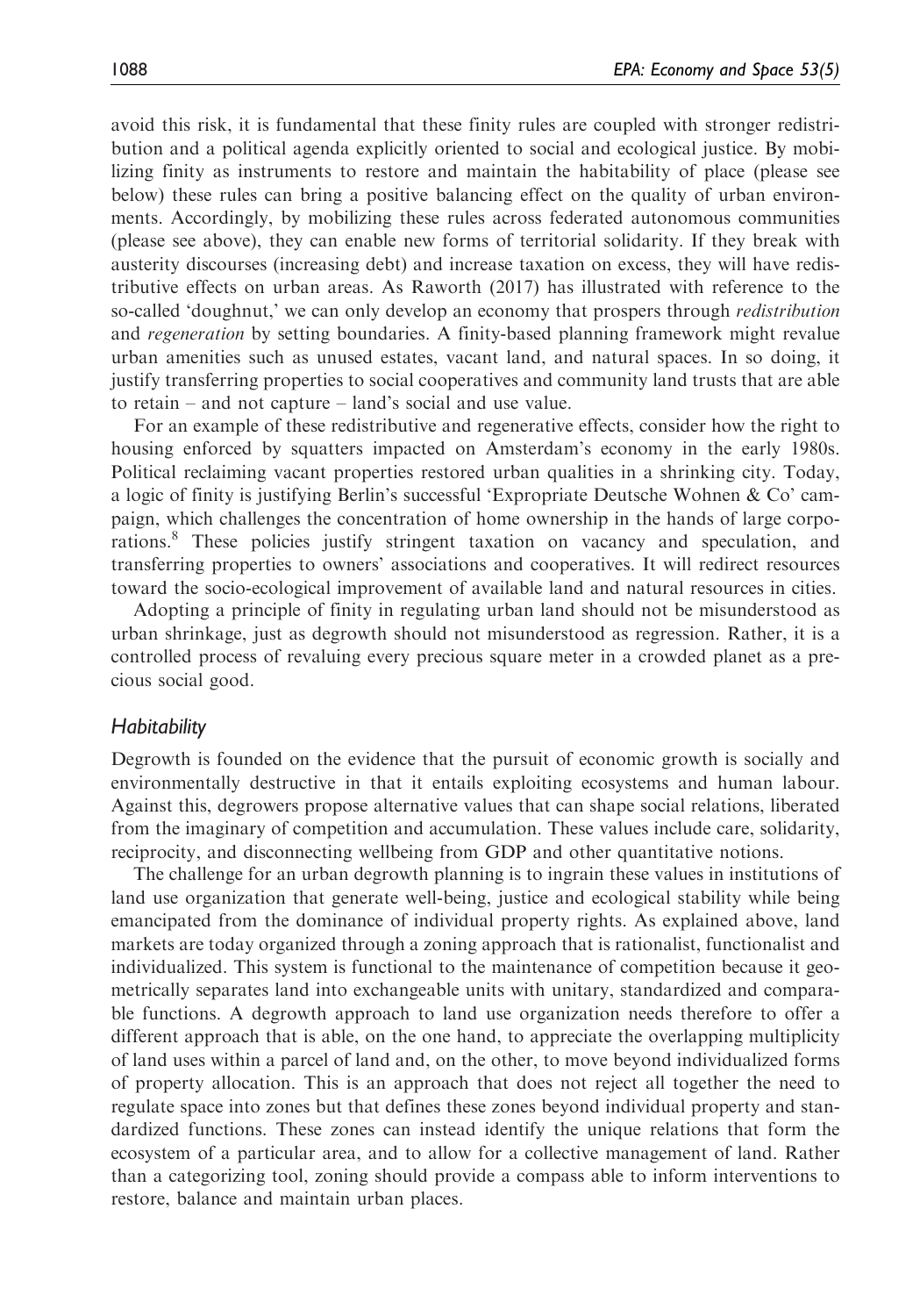To reimage a century-old land property system is the utmost task of degrowth planning research. In engaging with this task, I suggest mobilizing the notion of habitability as fulcrum for an alternative approach to land use organization. The word is rooted in the Latin Habitare, meaning to live or dwell, and in the proto-Indo-European locution *Ghabh*, meaning 'to give/to receive' and 'to hold'. The notion of habitat refers to a place's capacity to sustain a condition of dwelling and stresses the relation between organisms and their environment. It signifies 'the capacity of a particular physical space to support the activity of an organism, that is, to provide the set of resources and conditions required for its way of life' (Cockell et al., 2016). Rather than toward exchange, the notion of habitat identifies an equilibrium and its long-term maintenance to guarantee the reproduction of both human and non-human life. As such, it resonates with the idea of *buen-vivir*, stressing the biophysical conditions of wellbeing. In a degrowth perspective, it is the relation between humans and their environments – not between one individual and the other – that are endowed with rights as the central pillar around which socio-spatial relations can be defined. Rather than a right to property and exchange, habitability advances a 'right to metabolism,' able to enforce basic living rights, including dwelling, care, physical, and mental wellbeing (Olsen et al., 2018).

To take habitability – the right to a habitat – as a central principle of socio-spatial organization means moving from an individualist to a systemic approach to land use rights. In contrast with Euclidean zoning, the subject of rights is not the legal 'subject' that owns a particular plot of land but it is the 'relation' between the subjects and that land. This step is crucial to move beyond a paradigm of dichotomous regulation (public or private subject and object) to a relational regulation, which is essential to institute practices of commoning (Mattei and Quarta, 2018). While this may be hard to imagine from the perspective of legal positivism that today govern judicial systems (particularly in the Global North), there are existing examples that already translated a relational regulation in practice. The *Derechos de Naturaleza* of the Ecuadorian constitution, for example, already endows balanced ecosystems with constitutional rights. Umeek (2011a, 2011b) gives several examples of settlement practices that maintain stable socio-spatial ecosystems and recognize this equilibrium through charters of rights. The Haida Gwaii community of Skidegate in Canada, for example, is founded on a system of rights and values particular to its habitat. These norms include the injunction to 'only take what you need,' put all edible leftovers back into the ocean, or consider 'food as medicine' (Skidegate, 2014). Although these laws are not spatial, they establish the necessary conditions for organizing socio-spatial relations.

These examples from indigenous modes of land management sketch useful lines of imagination for the planning of highly urbanized areas.<sup>9</sup> They suggest that the social-ecology of an area – from a street or neighbourhood to a municipality – and not the specific functions of a parcel – become central to the planning process. The target of a zoning approach becomes to identify, maintain and restore the social and ecological qualities of this area, which result from the contextually specific way in which different uses interact with each other (i.e. residential, commercial, waste disposal, water provision, natural and recreational areas. The balance of these qualities become the subject of rights allocated through land-use. This include the capacity of an area to cater for essential demands such as heathy food and healthy lifestyle; to provide with essential care services; to provide social dwellings and maintain a degree of social diversity in place; to allow for slow mobility, immobility, clean water, healthy soil and waste reuse to name a few. The balance of these qualities is not standard but specific to the context.

This approach to land-use is essential to both the application of finity rules and the achievement of polycentric and autonomous cooperation between localities. Finity rules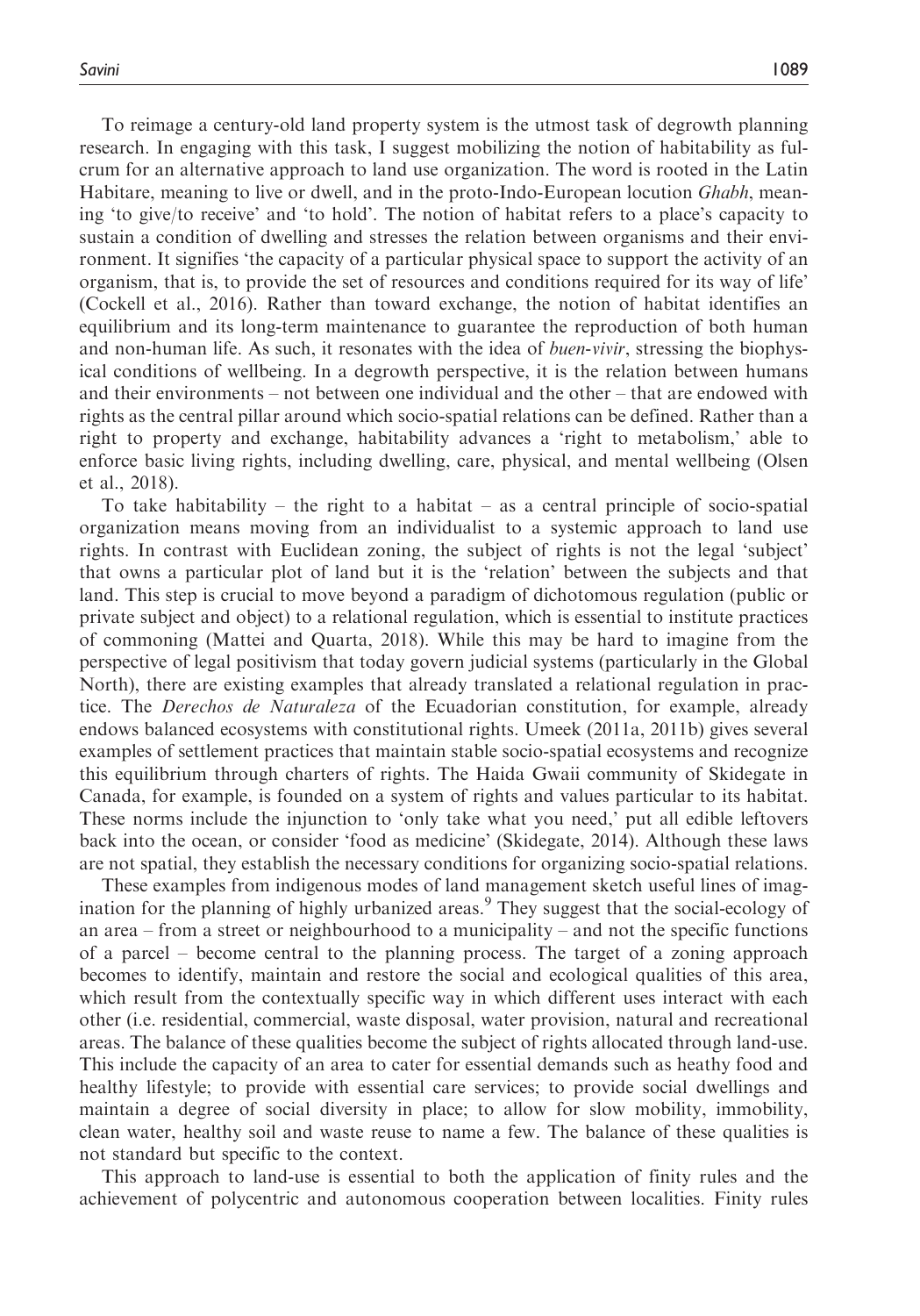can be used to maintain habitability qualities of place, preventing those land uses that can be armful for the social ecological qualities of place. They make it possible to enforce the precautionary principle in governing land use transformations and prevent the erosion of the place's habitability. They also allow identifying excesses to trigger planning programs oriented to rebalance and restore. A polycentric network of autonomous localities requires the acknowledgement of the specific habitability of each locality. It also helps identifying the essential qualities that cannot be autonomously catered by specific communities and need to be organized by federations.

In sum, habitability offers a context specific approach to land-use organization for which the know-how and direct involvement of local communities becomes crucial. For planners, it is already possible to build on existing models of land ownership that have coupled collective management of land with essential habitability concerns (e.g. affordable housing), namely community land trusts and cooperative forms of community-based ownership.

# **Conclusions**

Cities are central to the imaginary of degrowth. Urban degrowth research has largely demonstrated the capacity of real-life practices of urban dwelling to plant the seeds of a more cooperative, symbiotic and democratic urban society. Yet, this constellation of works has not yet provided with a systemic critique of the urban institutions governing contemporary urban growth nor a prefiguration of alternative institutions for socio-spatial organization. This paper sharpened the understanding of urban degrowth by dissecting the challenges and lines of imagination for an urban degrowth paradigm in planning. It did so by looking at three planning mechanisms that bind urban development to economic growth and that perpetuate this co-dependency: the territorial organization of regions, the development paradigm and the approach to land-use organization used in planning.

Part I argued that, territorially, economic growth organizes according to principles of functional polycentrism that perpetually promote internal competition among urban areas within agglomerations. Regions are divided and uneven ecosystems driven by cities' and corporations' search for increasing land values to capture as public returns. Scarcity became the necessary condition to perpetuate a paradigm of urban growth dependent on the imperative of capturing value through land development. The individualist paradigm of zoned property rights became the paradigm of efficient spatial organization that has maintained urban competition through modern urban history.

Part II built on this critique to sketch the prospects of degrowth planning research. In contrast with a functional understanding of region, it is crucial to reimagine regional systems as polycentric patterns of autonomous urban settlements. Necessarily, this autonomy is both political and material and confederative cooperation needs to ensure territorial solidarity. This conception of the region cannot work without regulations that deliberately decelerate – if not annul – competition in economic output among urban areas. To move beyond land scarcity, I propose to search for a planning paradigm built around the notion of finity, to build a regulatory framework that strive towards the setting of absolute standards. This shift in paradigm is crucial to maintain and restore existing qualities of place and to decelerate competition for land. The notion of *habitability* can provide the compass to identify and regulate those qualities and to rethink the idea of rights as a relation between urban living and the urban ecosystems. As I envisage it, a right to a habitat would demand protecting and restoring urban areas' social, physical, cultural, and natural properties. These include the availability of cultural spaces; healthy food; air quality; spaces for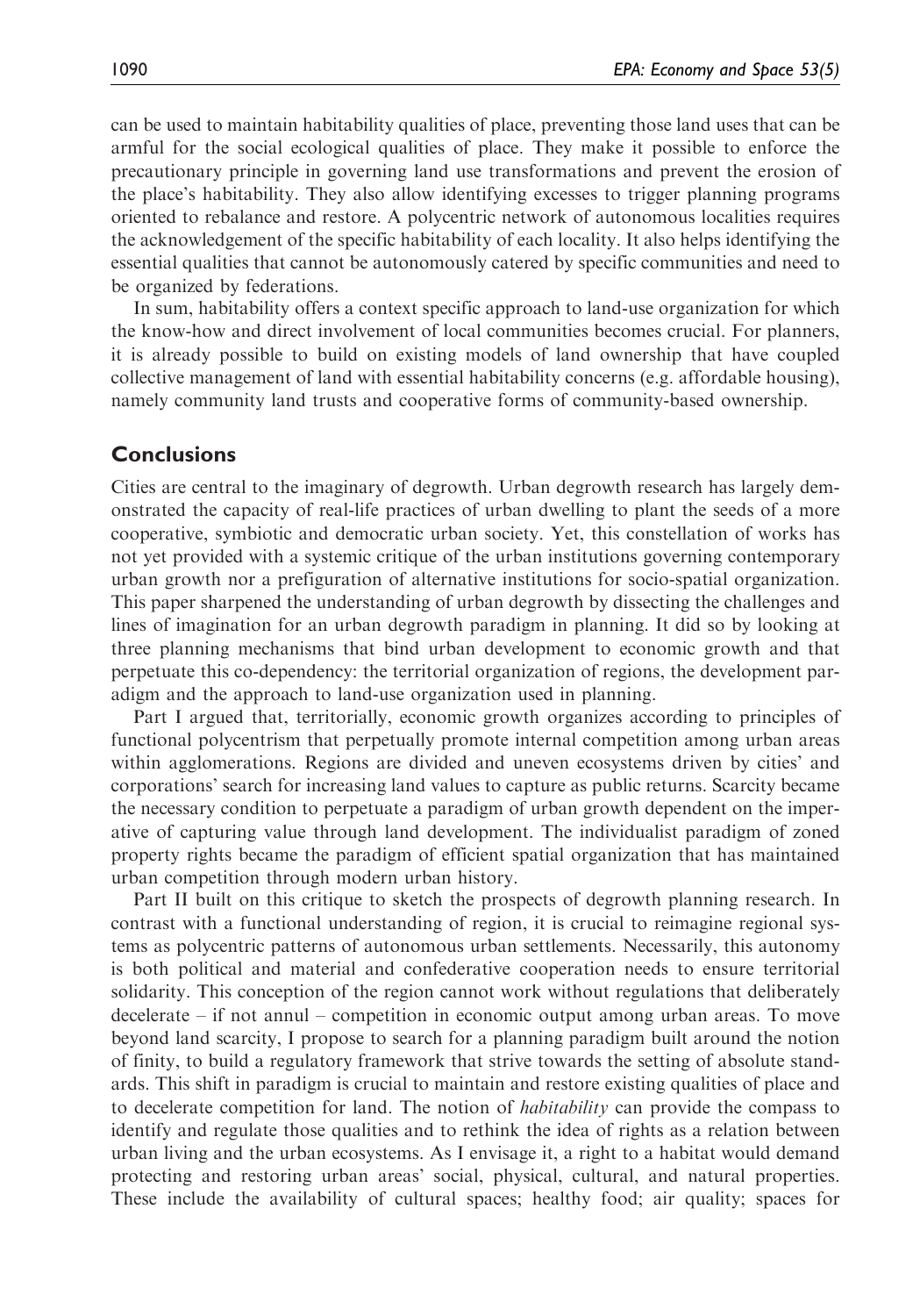social interaction; energy democracy and accessibility; access to care and social ties; and capacities for self-determination.

This paper did not address explicitly the underlying political change (and struggles) necessary to produce and foster degrowth urban imaginaries. Still today, the profile of a degrowth politics remains an open debate. Yet, degrowth scholarship explicitly recognize the power of prefiguration, on the capacity of existing degrowth practices to coalesce into political movements of change. In this paper, I suggest that confederational institutions are necessary to resist against the pressure of capital on land, and that finity needs to be the principle that govern those federated autonomous communities to sustain their independence. The idea of habitability is yet a crucial compass to inform redistributive processes across those localities, to ensure essential social and ecological qualities. These proposals may be familiar to many urban scholars, planners, activists, and professionals who have long advocated environmental and social justice. Given limited space, this paper could not hope to summarize in detail the immense body of work criticizing capitalist growth in its social and spatial modes. Rather, it has meant to prefigure an urban engaged scholarship able to rethink cities as dynamic sites of deceleration, regeneration, and redistribution.

#### Acknowledgments

The author would like to thank Luca Bertolini, Anna Nikolaeva, Miriam Meissner, Kim von Schonfeld and Antonio Ferreira for their comments on early versions of the paper. Thanks also to the anonymous reviewers and the editor for their constructive feedback.

#### Declaration of conflicting interests

The author(s) declared no potential conflicts of interest with respect to the research, authorship, and/ or publication of this article.

#### Funding

The author(s) received no financial support for the research, authorship, and/or publication of this article.

#### **Notes**

- 1. The UN conventionally sets the sustainable threshold to 1.6 global hectares per person. Yet, this is just a theoretical measure. The sustainable threshold would fall largely below that figure given the population rise, the current weakening of the carrying capacity of the planet and the increase in resources' demands for contemporary lifestyles (Hoekstra and Wiedmann, 2014). For example, London's footprint equals that of the UK as a whole  $(5.5 \text{ gh/p})$ ; Paris's equals that France (4.8 gh/p) (see also Wackernagel et al., 2006). Whereas the footprint of US cities in 2011 was lower than the national average (due to the distribution of functions), they still reached footprints of 6 to 7  $gh/p$ .
- 2. In the OECD, property taxation reaches an average of only 1.8% of the total national GDP. Unlike differently other revenues, however, much of this wealth is retained locally. The more fiscally decentralized the state, the higher the share of property revenues in cities' total income and the more dependent cities are on development in austere times.
- 3.<https://www.campiaperti.org/>
- 4.<https://chantier.qc.ca/?lang=en>
- 5. On E'Nostra, see [https://www.enostra.it/energia/mappa-impianti-produzione/.](https://www.enostra.it/energia/mappa-impianti-produzione/) On Vandebron, see [https://vandebron.nl/?gclid=Cj0KCQjwzozsBRCNARIsAEM9kBN53JeGomnPd8DW74dFFNT](https://vandebron.nl/?gclid=Cj0KCQjwzozsBRCNARIsAEM9kBN53JeGomnPd8DW74dFFNTzFVFkFAwPQwrI2eFVYJDLWjxy72J64tAaAtULEALw_wcB&gclsrc=aw.ds) [zFVFkFAwPQwrI2eFVYJDLWjxy72J64tAaAtULEALw\\_wcB&gclsrc=aw.ds](https://vandebron.nl/?gclid=Cj0KCQjwzozsBRCNARIsAEM9kBN53JeGomnPd8DW74dFFNTzFVFkFAwPQwrI2eFVYJDLWjxy72J64tAaAtULEALw_wcB&gclsrc=aw.ds).
- 6.<http://www.ooewasser.at/de/english/a-strong-partner.html>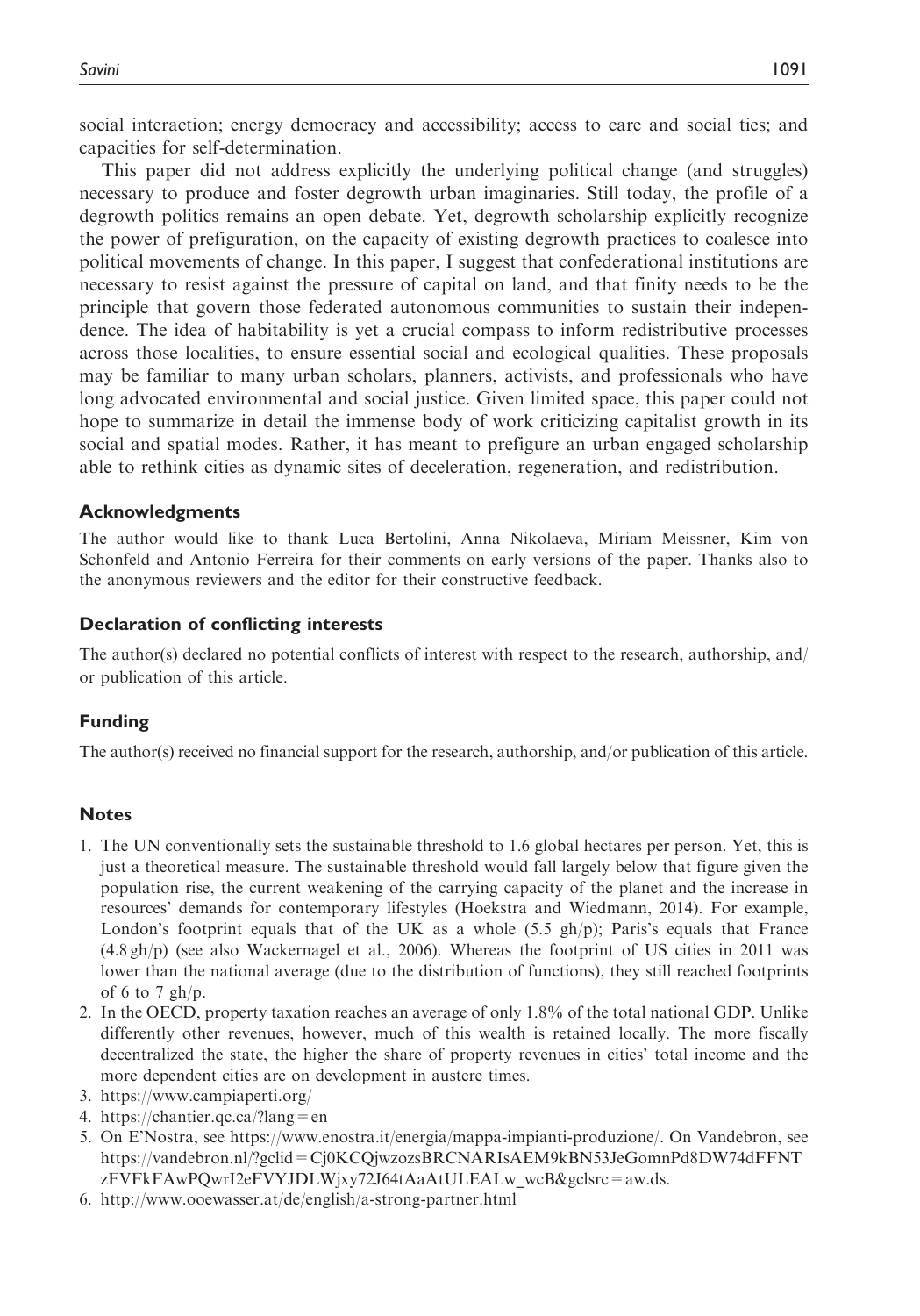- 7. [https://www.theguardian.com/cities/2018/mar/19/plan-big-city-disease-populations-fall-beijing-sh](https://www.theguardian.com/cities/2018/mar/19/plan-big-city-disease-populations-fall-beijing-shanghai) [anghai](https://www.theguardian.com/cities/2018/mar/19/plan-big-city-disease-populations-fall-beijing-shanghai)
- 8. [https://www.theguardian.com/cities/2019/apr/04/berlins-rental-revolution-activists-push-for-prop](https://www.theguardian.com/cities/2019/apr/04/berlins-rental-revolution-activists-push-for-properties-to-be-nationalised) [erties-to-be-nationalised](https://www.theguardian.com/cities/2019/apr/04/berlins-rental-revolution-activists-push-for-properties-to-be-nationalised)
- 9. In Europe, the notion of habitability has been explicitly mobilized in the strategic planning of Milan urban areas in order to value the unique qualities of the places that form the region (Pasqui and Bozzuto, 2011).

#### **References**

- Alexander S and Gleeson B (2018) Degrowth in the Suburbs: A Radical Urban Imaginary. Singapore: Springer.
- Alexander S and Ussher S (2012) The voluntary simplicity movement: A multi-national survey analysis in theoretical context. Journal of Consumer Culture 12(1): 66–86.
- Asara V, Profumi E and Kallis G (2013) Degrowth, democracy and autonomy. Environmental Values 22(2): 217–239.
- Bognar G (2018) Scarcity. In: LaFollette H (ed.) The International Encyclopedia of Ethics. Malden, MA: Blackwell, pp.1–9.
- Bookchin M (1992) Urbanization without Cities: The Rise and Decline of Citizenship. Cheektowaga: Black Rose Books.
- Borowy I and Schmelzer M (2017) History of the Future of Economic Growth: Historical Roots of Current Debates on Sustainable Degrowth. Oxon: Routledge.
- Boyer MC (1986) Dreaming the Rational City: The Myth of American City Planning. Cambridge, MA: MIT Press.
- Brenner N (2004) New State Spaces: Urban Governance and the Rescaling of Statehood. Oxford: Oxford University Press.
- Brookings Institutions (2015) Global Metro Monitor 2014: An Uncertain Recovery. Washington, DC: Metropolitan Policy Program.
- Carlsson C and Manning F (2010) Nowtopia: Strategic exodus? Antipode 42(4): 924–953.
- Cato MS (2011) Home economics: Planting the seeds of a research agenda for the bioregional economy. Environmental Values 20(4): 481–501.
- Cattaneo C and Gavalda` M (2010) The experience of rurban squats in Collserola, Barcelona: What kind of degrowth? Journal of Cleaner Production 18(6): 581–589.
- Chatterton P (2016) Building transitions to post-capitalist urban commons. Transactions of the Institute of British Geographers 41(4): 403–415.
- Cockell CS, Bush T, Bryce C, et al. (2016) Habitability: A review. Astrobiology 16(1): 89–117.
- D'Alisa G, Demaria F and Kallis G (2015) Degrowth: A Vocabulary for a New Era. Oxon: Routledge
- Demaria F, Kallis G and Bakker K (2019) Geographies of degrowth: Nowtopias, resurgences and the decolonization of imaginaries and places. *Environment and planning E. Nature and Space* 2(3): 431–450.
- Demaria F, Schneider F, Sekulova F, et al. (2013) What is degrowth? From an activist slogan to a social movement. Environmental Values 22(2): 191-215.
- Davy B (2014) Polyrational property: Rules for the many uses of land. International Journal of the Commons 8(2): 472–492.
- Ewert SD (2002) Bioregional politics: The case for place. Oregon Historical Quarterly 103(4): 439–451.
- Ferreira A, Bertolini L and Næss P (2017) Immotility as resilience? A key consideration for transport policy and research. *Applied Mobilities* 2(1): 16–31.
- Ferreira A and von Schönfeld K (2020) Interlacing planning and degrowth scholarship: A manifesto for an interdisciplinary alliance. DISP – The Planning Review 56(1): 53–64.
- Flyvbjerg B, Bruzelius N and Rothengatter W (2003) Megaprojects and Risk: An Anatomy of Ambition. Cambridge: Cambridge University Press.
- Foldvary FE (2001) The completely decentralized city: The case for benefits based public finance. American Journal of Economics and Sociology 60(1): 403–418.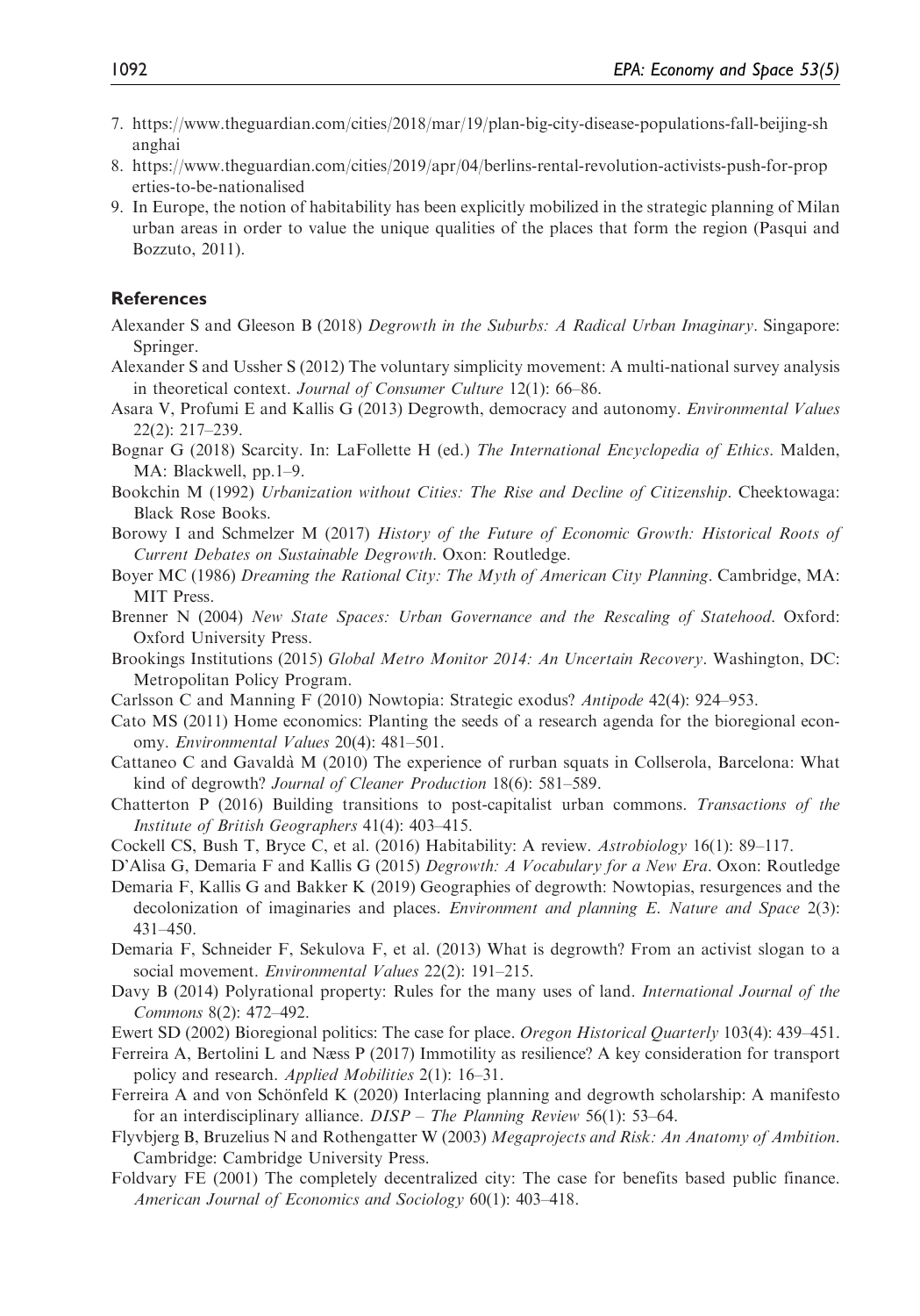- Friedmann J (1985) Political and technical moments in development: Agropolitan development revisited. Environment and Planning D: Society and Space 3(2): 155–167.
- Friedmann J (1994) The utility of non-Euclidean planning. Journal of the American Planning Association 60(3): 377–379.
- Gerber JD, Hartmann T and Hengstermann A (2018) Instruments of Land Policy: Dealing with Scarcity of Land. Oxon: Routledge.
- Gielen DM, Salas IM and Cuadrado JB (2017) International comparison of the changing dynamics of governance approaches to land development and their results for public value capture. Cities 71: 123–134.
- Gilbert A (2012) De Soto's the mystery of Capital: Reflections on the book's public impact. International Development Planning Review 34(3): v–xviii.
- Glaeser E (2011) Triumph of the City: How Our Greatest Invention Makes US Richer, Smarter, Greener, Healthier and Happier. New York: Penguin Books.
- Grant JL (2017) Growth management theory: From the garden city to smart growth. In: Gunder M, Madanipour A and Watson V (eds) The Routledge Handbook of Planning Theory. Oxon: Routledge, pp.41–52.
- Gorz A (1991) Capitalism, Socialism, Ecology. London: Verso.
- Hadjimichalis C and Hudson R (2014) Contemporary crisis across Europe and the crisis of regional development theories. Regional Studies 48(1): 208–218.
- Hamidi S and Zandiatashbar A (2018) Does urban form matter for innovation productivity? A national multi-level study of the association between neighbourhood innovation capacity and urban sprawl. Urban Studies 56(8): 1576–1594.
- Hackworth J (2018) Urbanization, planning and the possibility of being post-growth. In: Ward K, Jonas AEG, Miller B and Wilson D (eds) Routledge Handbook on Spaces of Urban Politics. London: Routledge, pp.197–205.
- Hall S, Jonas A, Shepherd S, et al. (2019) The smart grid as commons: Exploring alternatives to infrastructure financialisation. Urban Studies 56(7): 1386–1403.
- Hassink R and Gong H (2019) Six critical questions about smart specialization. *European Planning* Studies 27(10): 2049–2065.
- Hickel J and Kallis G (2019) Is green growth possible? New Political Economy 25(4): 469–418.
- Hoekstra AY and Wiedmann TO (2014) Humanity's unsustainable environmental footprint. Science (New York, N.Y.) 344(6188): 1114–1117.
- Jackson T (2009) Prosperity without Growth: Economics for a Finite Planet. Oxon: Routledge.
- Jarvis H (2017) Sharing, togetherness and intentional degrowth. Progress in Human Geography 43(2): 256–275.
- Kallis G, Kerschner C and Martinez-Alier J (2012) The economics of degrowth. *Ecological Economics* 84: 172–180.
- Kasraian D, Maat K, Stead D, et al. (2016) Long-term impacts of transport infrastructure networks on land-use change: An international review of empirical studies. Transport Reviews 36(6): 772–792.
- Kirkpatrick LO and Smith MP (2011) The infrastructural limits to growth: Rethinking the urban growth machine in times of fiscal crisis. International Journal of Urban and Regional Research 35(3): 477–503.
- Krueger R, Schulz C and Gibbs DC (2018) Institutionalizing alternative economic spaces? An interpretivist perspective on diverse economies. Progress in Human Geography 42(4): 569–589.
- Latouche S (2009) Farewell to Growth. Cambridge: Polity.
- Latouche S (2012) Can the left escape economism? Capitalism Nature Socialism 23(1): 74–78.
- Latouche S (2014) Sortir de la Société de Consommation: Voix et Voies de la Décroissance. Paris: Les Liens qui Liberent.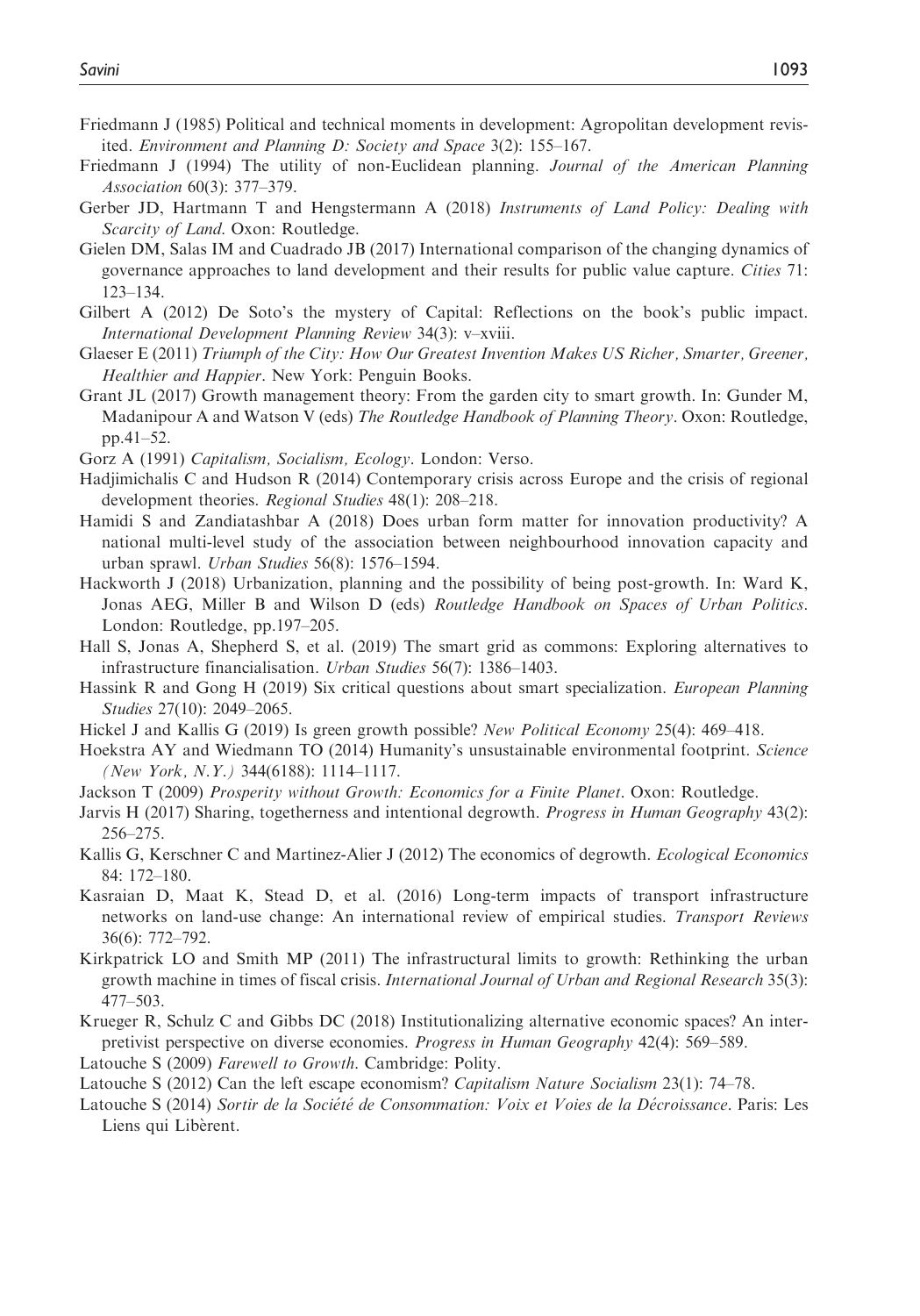Latour B (2018) Down to Earth: Politics in the New Climatic Regime. Cambridge: John Wiley & Sons.

- Lietaert M (2010) Cohousing's relevance to degrowth theories. Journal of Cleaner Production 18(6): 576–580.
- Lluch J (2012) Autonomism and federalism. Publius: The Journal of Federalism 42(1): 134–161.
- Mattei U and Quarta A (2018) The Turning Point in Private Law. UK: Edward Elgar.
- Meissner M (2019) Against accumulation: Lifestyle minimalism, de-growth and the present postecological condition. Journal of Cultural Economy 12(3): 185–200.
- Molotch H (1976) The city as a growth machine: Toward a political economy of place. American Journal of Sociology 82(2): 309–332.
- Nelson A and Schneider F (2018) Housing for Degrowth: Principles, Models, Challenges and Opportunities. Oxon: Routledge.
- Nicolosi E and Feola G (2016) Transition in place: Dynamics, possibilities, and constraints. Geoforum 76: 153–163.

Nikolaeva A, Adey P, Cresswell T, et al. (2019) Commoning mobility: Towards a new politics of mobility transitions. Transactions of the Institute of British Geographers 44(2): 346–360.

- Ocalan A (2015) Democratic Confederalism. USA: Lulu Press.
- Olsen S, Orefice M and Pietrangeli G (2018) From the 'right to the city' to the 'right to metabolism. In: Nelson A and Schneider F (eds) Housing for Degrowth. Abingdon: Routledge, pp.33-43.
- Pasqui G and Bozzuto P (2011) Keywords: Habitability. In: Balducci A, Fedeli V and Pasqui G (eds) Strategic Planning for Contemporary Urban Region. Farnham: Ashgate, pp.67–74.
- Peck J (2012) Austerity urbanism: American cities under extreme economy. City 16(6): 626–655.
- Pickerill DJ (2016) Eco-Homes: People, Place and Politics. London: Zed Books.
- Phelps NA and Miao JT (2020) Varieties of urban entrepreneurialism. Dialogues in Human Geography 10(3): 304–321.
- Ponzini D (2016) Introduction: Crisis and renewal of contemporary urban planning. *European* Planning Studies 24(7): 1237–1245.
- Raworth K (2017) Doughnut Economics: Seven Ways to Think like a 21st-Century Economist. White River Junction: Chelsea Green Publishing.
- Rydin Y (2013) The Future of Planning. Bristol: Policy Press.
- Savini F (2014) What happens to the urban periphery? The political tensions of postindustrial redevelopment in Milan. Urban Affairs Review 50(2): 180–205.
- Savini F (2017) Planning, uncertainty and risk: The neoliberal logics of Amsterdam urbanism. Environment and Planning A 49(4): 857–875.
- Savini F (2019) Responsibility, polity, value: The (un) changing norms of planning practices. Planning Theory 18(1): 58–81.
- Schneider F and Nelson A (2018) 'Open localism' On Xue and Vansintjan III. In: Nelson A and Schneider F (eds) Housing for Degrowth. Abingdon: Routledge, pp.223–230.
- Scott AJ (2019) City-regions reconsidered. *Environment and Planning A: Economy and Space* 51(3): 554–580.
- Sekulova F, Kallis G, Rodríguez-Labajos B, et al. (2013) Degrowth: From theory to practice. *Journal* of Cleaner Production 38: 1–6.
- Skidegate (2014) Gud Ga Is. Kuuniisii Gan Yahguudang. KunGasda Tll llgihl. [Skidegate Comprehensive Community Plan, 2012–2017]. Haida Gwaii.
- Stavrides S (2016) Common Space: The City as Commons. London: Zed Books.
- Trainer T (2012) De-growth: Do you realise what it means? Futures 44(6): 590–599.
- Umeek REA (2011a) Principles of Tsawalk: An Indigenous Approach to Global Crisis. Toronto: University of British Columbia Press.
- Umeek REA (2011b) Tsawalk: A Nuu-Chah-Nulth Worldview. Toronto: University of British Columbia Press.